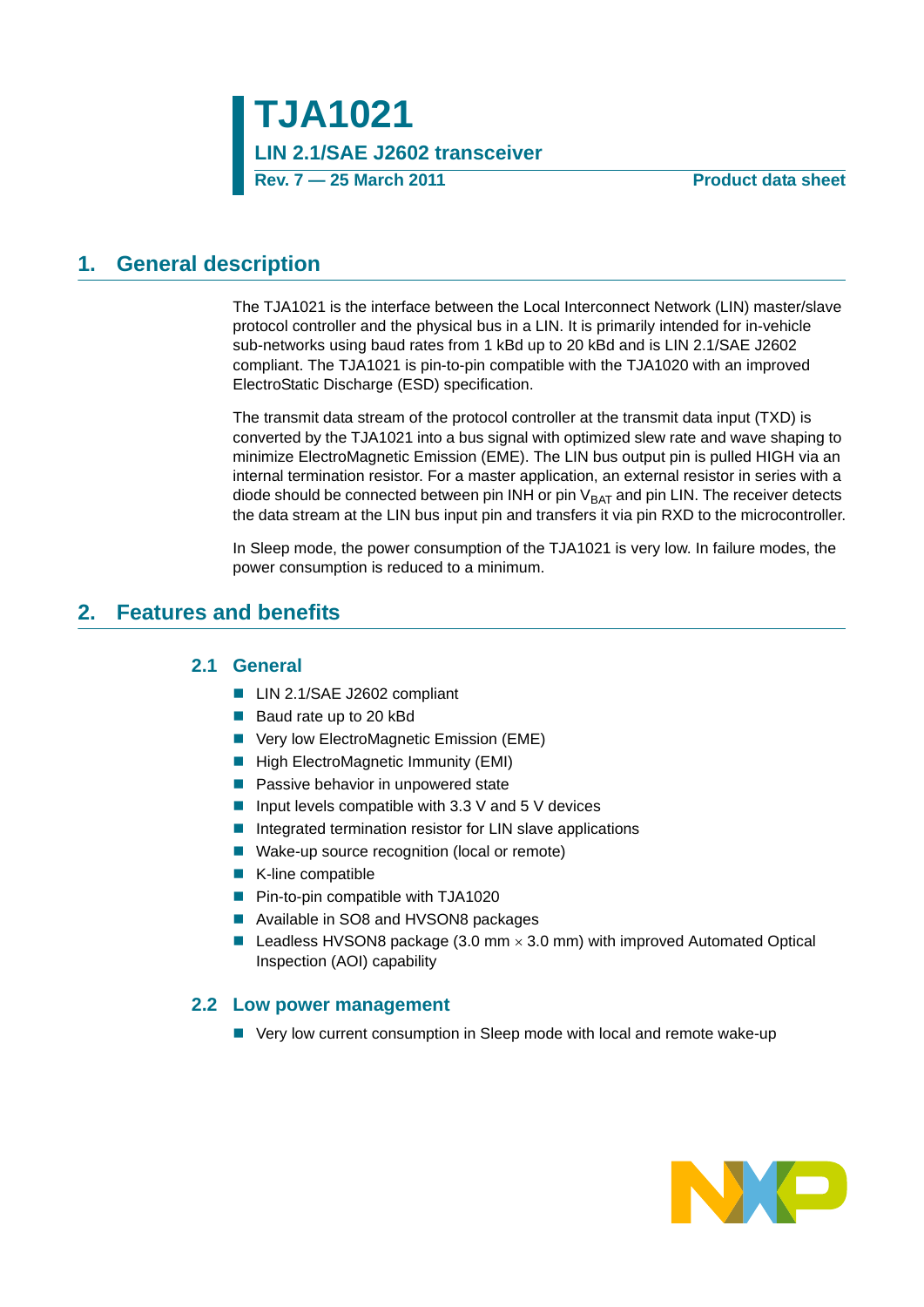#### <span id="page-1-1"></span>**2.3 Protection mechanisms**

- High ESD robustness:  $\pm 6$  kV according to IEC 61000-4-2 for pins LIN, V<sub>BAT</sub> and WAKE\_N
- Transmit data (TXD) dominant time-out function
- Bus terminal and battery pin protected against transients in the automotive environment (ISO 7637)
- Bus terminal short-circuit proof to battery and ground
- **Thermally protected**

### <span id="page-1-2"></span>**3. Quick reference data**

| Table 1.                                   | <b>Quick reference data</b>                                                                                                                                |                                                                                                                                           |        |                          |                |      |
|--------------------------------------------|------------------------------------------------------------------------------------------------------------------------------------------------------------|-------------------------------------------------------------------------------------------------------------------------------------------|--------|--------------------------|----------------|------|
| Symbol                                     | <b>Parameter</b>                                                                                                                                           | <b>Conditions</b>                                                                                                                         | Min    | <b>Typ</b>               | Max            | Unit |
| V <sub>BAT</sub>                           | battery supply voltage                                                                                                                                     | with respect to GND                                                                                                                       | $-0.3$ | $\overline{\phantom{a}}$ | $+40$          | V    |
| battery supply current<br>$I_{\text{BAT}}$ |                                                                                                                                                            | Sleep mode; $V_{I IN} = V_{BAT}$ ; $V_{WAKF N} = V_{BAT}$<br>$V_{TXD} = 0 V; V_{SLP N} = 0 V$                                             | 2      | $\overline{7}$           | 10             | μA   |
|                                            | Standby mode; bus recessive<br>$V_{INH} = V_{BAT}$ ; $V_{LIN} = V_{BAT}$ ; $V_{WAKE}$ $N = V_{BAT}$<br>$V_{TXD} = 0 V$ ; $V_{SIPN} = 0 V$                  | 150                                                                                                                                       | 450    | 1000                     | μA             |      |
|                                            | Standby mode; bus dominant<br>$V_{BAT}$ = 12 V; V <sub>INH</sub> = 12 V; V <sub>LIN</sub> = 0 V<br>$V_{WAKE N}$ = 12 V; $V_{TXD}$ = 0 V; $V_{SLP N}$ = 0 V | 300                                                                                                                                       | 800    | 1200                     | μA             |      |
|                                            |                                                                                                                                                            | Normal mode; bus recessive<br>$V_{INH} = V_{BAT}$ ; $V_{IIN} = V_{BAT}$ ; $V_{WAKF}$ n = $V_{BAT}$<br>$V_{TXD} = 5 V; V_{SIPN} = 5 V$     | 300    | 800                      | 1600           | μA   |
|                                            |                                                                                                                                                            | Normal mode; bus dominant<br>$V_{BAT}$ = 12 V; V <sub>INH</sub> = 12 V; V <sub>WAKE N</sub> = 12 V<br>$V_{TXD} = 0 V$ ; $V_{SLP N} = 5 V$ | 1      | 2                        | $\overline{4}$ | mA   |
| VLIN                                       | voltage on pin LIN                                                                                                                                         | with respect to GND, $V_{BAT}$ and $V_{WAKE}$ N                                                                                           | $-40$  | ۰                        | $+40$          | V    |
| $T_{\mathsf{vi}}$                          | virtual junction temperature                                                                                                                               |                                                                                                                                           | $-40$  |                          | $+150$         | °C   |

### <span id="page-1-3"></span>**4. Ordering information**

#### **Table 2. Ordering information**

| Type number[1]               | Package         |                                                                                                                      |                |  |  |  |
|------------------------------|-----------------|----------------------------------------------------------------------------------------------------------------------|----------------|--|--|--|
|                              | <b>Name</b>     | <b>Description</b>                                                                                                   | <b>Version</b> |  |  |  |
| TJA1021T/10<br>TJA1021T/20   | SO <sub>8</sub> | plastic small outline package; 8 leads; body width 3.9 mm                                                            | SOT96-1        |  |  |  |
| TJA1021TK/10<br>TJA1021TK/20 | HVSON8          | plastic thermal enhanced very thin small outline package; no leads;<br>8 terminals; body $3 \times 3 \times 0.85$ mm | SOT782-1       |  |  |  |

<span id="page-1-0"></span>[1] TJA1021T/10 and TJA1021TK/10: for the low slope version that supports baud rates up to 10.4 kBd (SAE J2602); TJA1021T/20 and TJA1021TK/20: for the normal slope version that supports baud rates up to 20 kBd.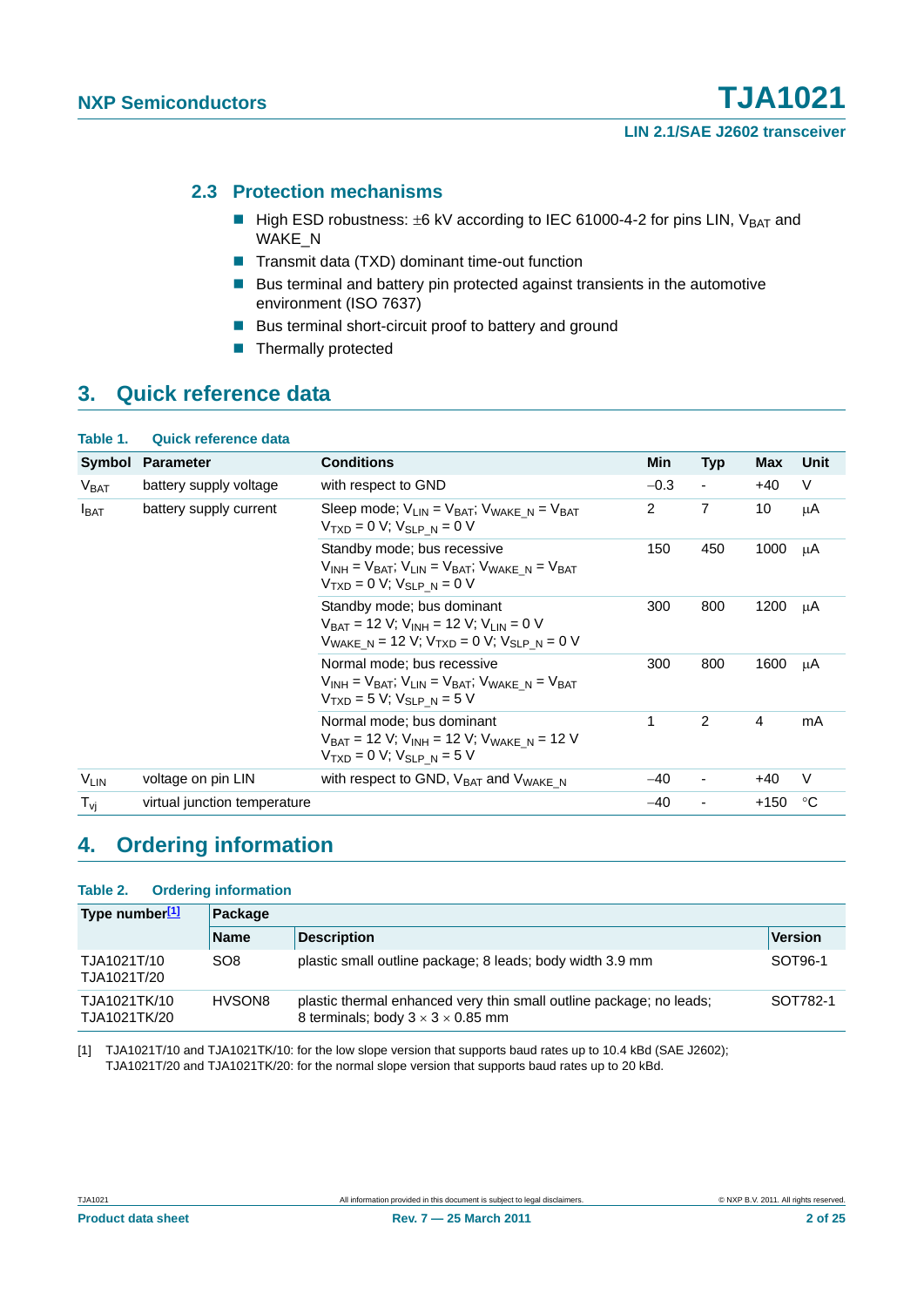## **NXP Semiconductors TJA1021**

**LIN 2.1/SAE J2602 transceiver**

### <span id="page-2-1"></span>**5. Block diagram**

<span id="page-2-0"></span>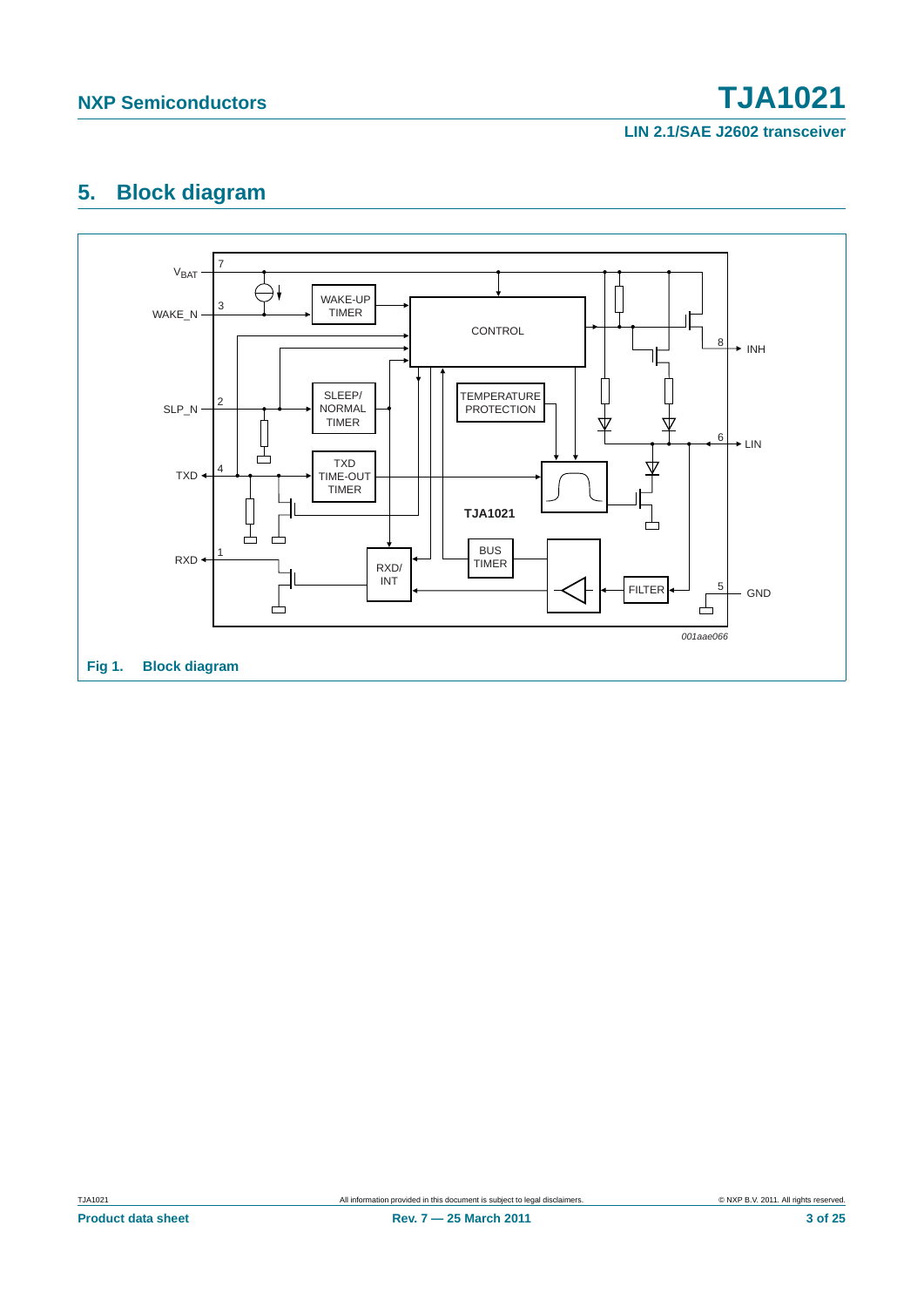### <span id="page-3-2"></span><span id="page-3-1"></span>**6. Pinning information**

### **6.1 Pinning**



#### <span id="page-3-3"></span>**6.2 Pin description**

| Table 3.         | <b>Pin description</b> |                                                                                                                            |
|------------------|------------------------|----------------------------------------------------------------------------------------------------------------------------|
| <b>Symbol</b>    | Pin                    | <b>Description</b>                                                                                                         |
| <b>RXD</b>       | 1                      | receive data output (open-drain); active LOW after a wake-up event                                                         |
| SLP N            | 2                      | sleep control input (active LOW); controls inhibit output; resets<br>wake-up source flag on TXD and wake-up request on RXD |
| WAKE N           | 3                      | local wake-up input (active LOW); negative edge triggered                                                                  |
| <b>TXD</b>       | 4                      | transmit data input; active LOW output after a local wake-up event                                                         |
| <b>GND</b>       | $5^{[1]}$              | ground                                                                                                                     |
| LIN              | 6                      | LIN bus line input/output                                                                                                  |
| V <sub>BAT</sub> | 7                      | battery supply voltage                                                                                                     |
| <b>INH</b>       | 8                      | battery related inhibit output for controlling an external voltage<br>regulator; active HIGH after a wake-up event         |

<span id="page-3-0"></span>[1] HVSON8 package die supply ground is connected to both the GND pin and the exposed center pad. The GND pin must be soldered to board ground. For enhanced thermal and electrical performance, it is recommended that the exposed center pad also be soldered to board ground.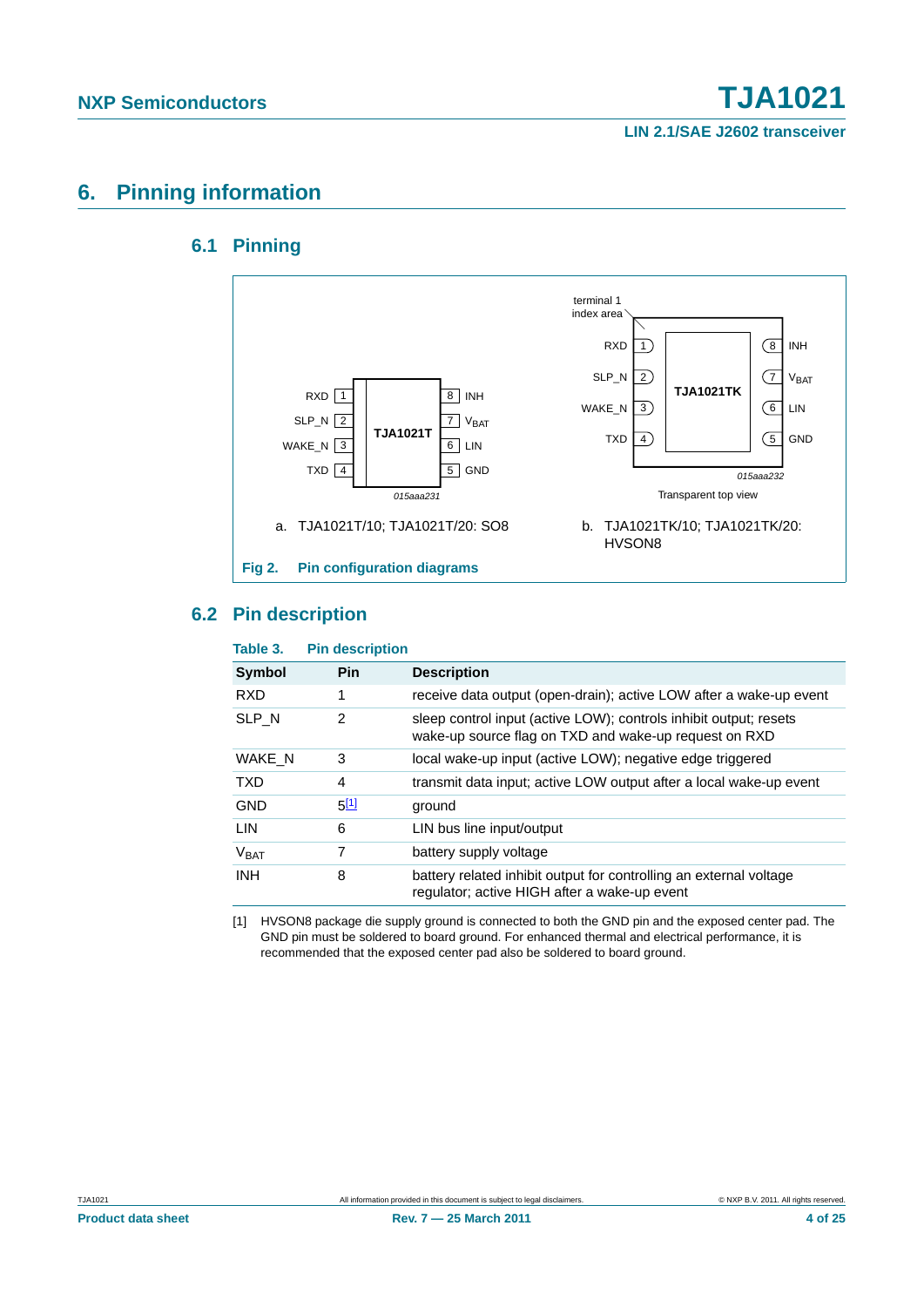### <span id="page-4-1"></span>**7. Functional description**

The TJA1021 is the interface between the LIN master/slave protocol controller and the physical bus in a Local Interconnect Network (LIN). The TJA1021 is LIN 2.1/SAE J2602 compliant and provides optimum ElectroMagnetic Compatibility (EMC) performance due to wave shaping of the LIN output.

The TJA1021T/20 and TJA1021TK/20 are optimized for the maximum specified LIN transmission speed of 20 kBd; theTJA1021T/10 and TJA1021TK/10 are optimized for the LIN transmission speed of 10.4 kBd as specified by the SAE J2602.

#### <span id="page-4-2"></span>**7.1 Operating modes**

The TJA1021 supports modes for normal operation (Normal mode), power-up (Power-on mode) and very-low-power operation (Sleep mode). An intermediate wake-up mode between Sleep and Normal modes is also supported (Standby mode). [Figure 3](#page-4-0) shows the state diagram.

<span id="page-4-0"></span>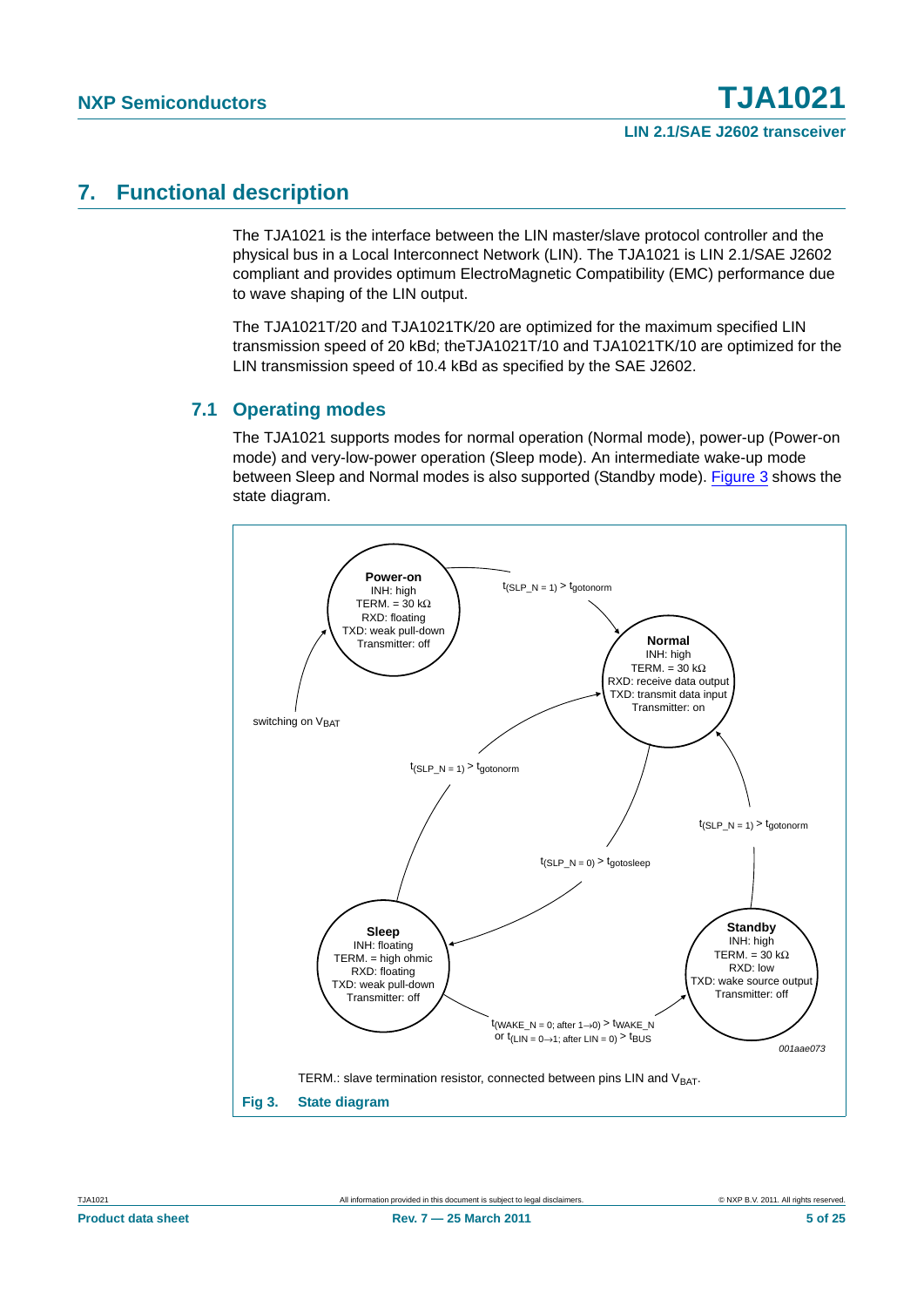| $\cdots$                       | $\sim$ $\sim$ $\sim$ $\sim$ $\sim$ $\sim$ $\sim$ $\sim$ |                                                                                             |                                              |             |                    |                                                                                                                                |
|--------------------------------|---------------------------------------------------------|---------------------------------------------------------------------------------------------|----------------------------------------------|-------------|--------------------|--------------------------------------------------------------------------------------------------------------------------------|
| <b>Mode</b>                    | SLP_N                                                   | <b>TXD (output)</b>                                                                         | <b>RXD</b>                                   | <b>INH</b>  | <b>Transmitter</b> | <b>Remarks</b>                                                                                                                 |
| Sleep mode                     | 0                                                       | weak pull-down                                                                              | floating                                     | floating    | off                | no wake-up request<br>detected                                                                                                 |
| Standby <sup>[1]</sup><br>mode | 0                                                       | weak pull-down if<br>remote wake-up;<br>strong pull-down if<br>local wake-up <sup>[2]</sup> | LOW <sup>[3]</sup>                           | HIGH        | off                | wake-up request<br>detected; in this mode<br>the microcontroller<br>can read the wake-up<br>source: remote or<br>local wake-up |
| Normal mode                    |                                                         | HIGH: recessive state<br>LOW: dominant state                                                | HIGH: recessive state<br>LOW: dominant state | <b>HIGH</b> | Normal mode        | $[2][3][4]$                                                                                                                    |
| Power-on mode 0                |                                                         | weak pull-down                                                                              | floating                                     | <b>HIGH</b> | off                | [5]                                                                                                                            |

#### **Table 4. Operating modes**

<span id="page-5-0"></span>[1] Standby mode is entered automatically upon any local or remote wake-up event during Sleep mode. Pin INH and the 30 k $\Omega$  termination resistor at pin LIN are switched on.

<span id="page-5-1"></span>[2] The internal wake-up source flag (set if a local wake-up did occur and fed to pin TXD) will be reset after a positive edge on pin SLP\_N.

<span id="page-5-2"></span>[3] The wake-up interrupt (on pin RXD) is released after a positive edge on pin SLP\_N.

<span id="page-5-3"></span>[4] Normal mode is entered after a positive edge on SLP\_N. As long as TXD is LOW, the transmitter is off. In the event of a short-circuit to ground on pin TXD, the transmitter will be disabled.

<span id="page-5-5"></span><span id="page-5-4"></span>[5] Power-on mode is entered after switching on  $V_{\text{BAT}}$ .

#### **7.2 Sleep mode**

This mode is the most power-saving mode of the TJA1021. Despite its extreme low current consumption, the TJA1021 can still be woken up remotely via pin LIN, or woken up locally via pin WAKE\_N, or activated directly via pin SLP\_N. Filters at the inputs of the receiver (LIN), of pin WAKE\_N and of pin SLP\_N prevent unwanted wake-up events due to automotive transients or EMI. All wake-up events must be maintained for a certain time period  $(t_{\text{wake(dom)}\text{LIN}}, t_{\text{wake(dom)}\text{WMKE}}$  N and  $t_{\text{aotonorm}}$ ).

Sleep mode is initiated by a falling edge on pin SLP N in Normal mode. To enter Sleep mode successfully (INH becomes floating), the sleep command (pin  $SLP_N = LOW$ ) must be maintained for at least  $t_{\text{notoslee}}$ .

In Sleep mode the internal slave termination between pins LIN and  $V_{BAT}$  is disabled to minimize the power dissipation in the event that pin LIN is short-circuited to ground. Only a weak pull-up between pins LIN and  $V_{BAT}$  is present.

Sleep mode can be activated independently from the actual level on pin LIN, pin TXD or pin WAKE\_N. This guarantees that the lowest power consumption is achievable even in case of a continuous dominant level on pin LIN or a continuous LOW on pin WAKE\_N.

When  $V_{BAT}$  drops below the power-on-reset threshold  $V_{th(POR)L}$ , the TJA1021 enters Sleep mode.

#### <span id="page-5-6"></span>**7.3 Standby mode**

Standby mode is entered automatically whenever a local or remote wake-up occurs while the TJA1021 is in Sleep mode. These wake-up events activate pin INH and enable the slave termination resistor at the pin LIN. As a result of the HIGH condition on pin INH the voltage regulator and the microcontroller can be activated.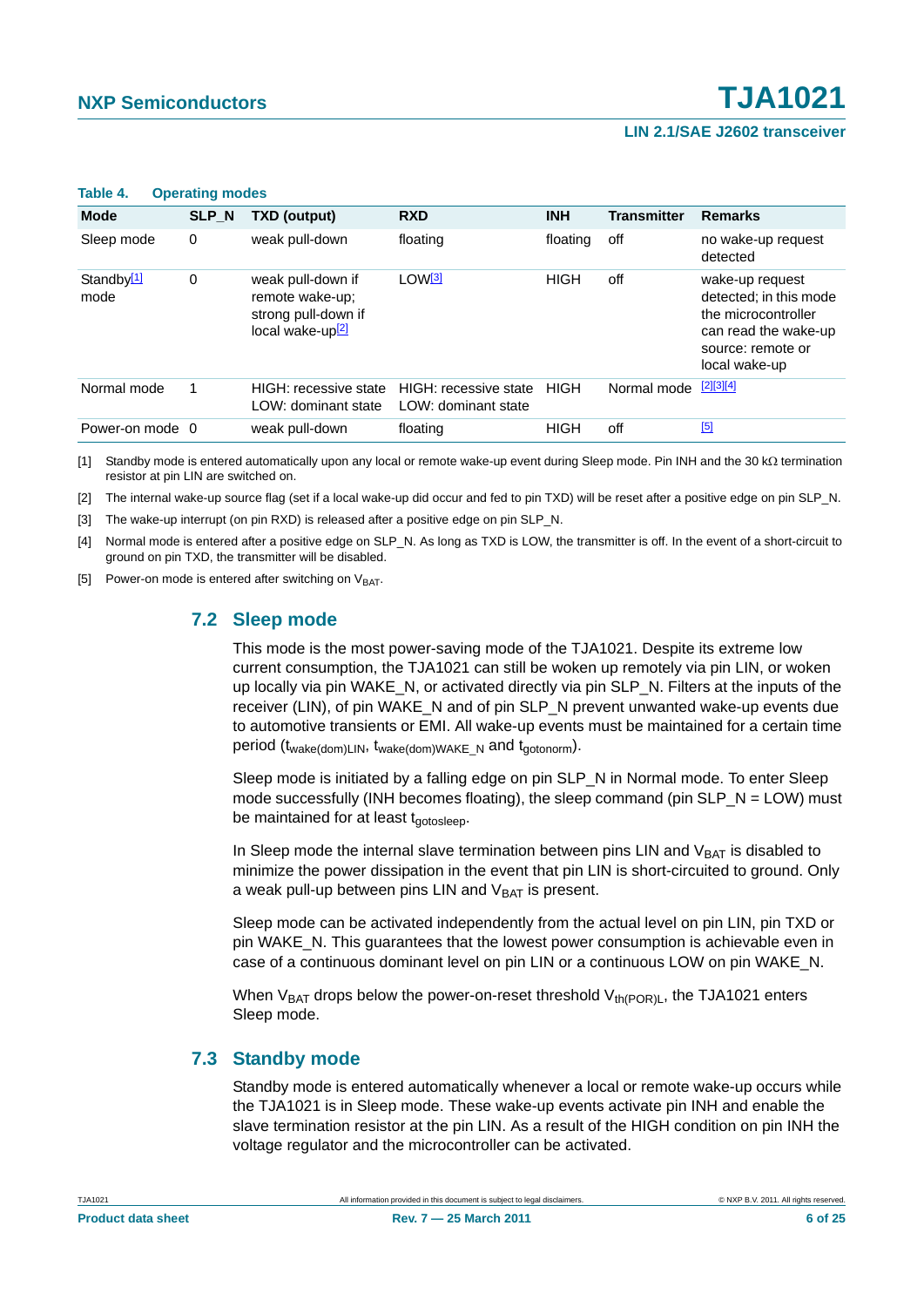Standby mode is signalled by a LOW-level on pin RXD which can be used as an interrupt for the microcontroller.

In Standby mode (pin SLP, N is still LOW), the condition of pin TXD (weak pull-down or strong pull-down) indicates the wake-up source: weak pull-down for a remote wake-up request and strong pull-down for a local wake-up request.

Setting pin SLP\_N HIGH during Standby mode results in the following events:

- **•** An immediate reset of the wake-up source flag; thus releasing the possible strong pull-down at pin TXD before the actual mode change (after  $t_{\text{contonorm}}$ ) is performed
- **•** A change into Normal mode if the HIGH level on pin SLP\_N has been maintained for a certain time period  $(t_{\text{gotonorm}})$
- **•** An immediate reset of the wake-up request signal on pin RXD

#### <span id="page-6-0"></span>**7.4 Normal mode**

In Normal mode the TJA1021 is able to transmit and receive data via the LIN bus line. The receiver detects the data stream at the LIN bus input pin and transfers it via pin RXD to the microcontroller (see [Figure 1\)](#page-2-0): HIGH at a recessive level and LOW at a dominant level on the bus. The receiver has a supply-voltage related threshold with hysteresis and an integrated filter to suppress bus line noise. The transmit data stream of the protocol controller at the TXD input is converted by the transmitter into a bus signal with optimized slew rate and wave shaping to minimize EME. The LIN bus output pin is pulled HIGH via an internal slave termination resistor. For a master application an external resistor in series with a diode should be connected between pin INH or  $V_{BAT}$  on one side and pin LIN on the other side (see [Figure 7](#page-15-0)).

When in Sleep, Standby or Power-up mode, the TJA1021 enters Normal mode whenever a HIGH level on pin SLP\_N is maintained for a time of at least  $t_{\text{noncomm}}$ .

The TJA1021 switches to Sleep mode in case of a LOW-level on pin SLP\_N, maintained for a time of at least  $t_{\text{gotosleep}}$ .

#### <span id="page-6-1"></span>**7.5 Wake-up**

When  $V_{BAT}$  exceeds the power-on-reset threshold voltage  $V_{th(POR)H}$ , the TJA1021 enters Power-on mode. Though the TJA1021 is powered-up and INH is HIGH, both the transmitter and receiver are still inactive. If  $SLP_N = 1$  for  $t > t_{\text{gotonorm}}$ , the TJA1021 enters Normal mode.

There are three ways to wake-up a TJA1021 which is in Sleep mode:

- 1. Remote wake-up via a dominant bus state of at least  $t_{\text{wake}(dom)LIN}$
- 2. Local wake-up via a negative edge at pin WAKE\_N
- 3. Mode change (pin SLP\_N is HIGH) from Sleep mode to Normal mode

#### <span id="page-6-2"></span>**7.6 Remote and local wake-up**

A falling edge at pin LIN followed by a LOW level maintained for a certain time period  $(t_{\text{wake(dom)LIN}})$  and a rising edge at pin LIN respectively (see [Figure 4](#page-8-0)) results in a remote wake-up. It should be noted that the time period t<sub>wake(dom)LIN</sub> is measured either in Normal mode while TXD is HIGH, or in Sleep mode irrespective of the status of pin TXD.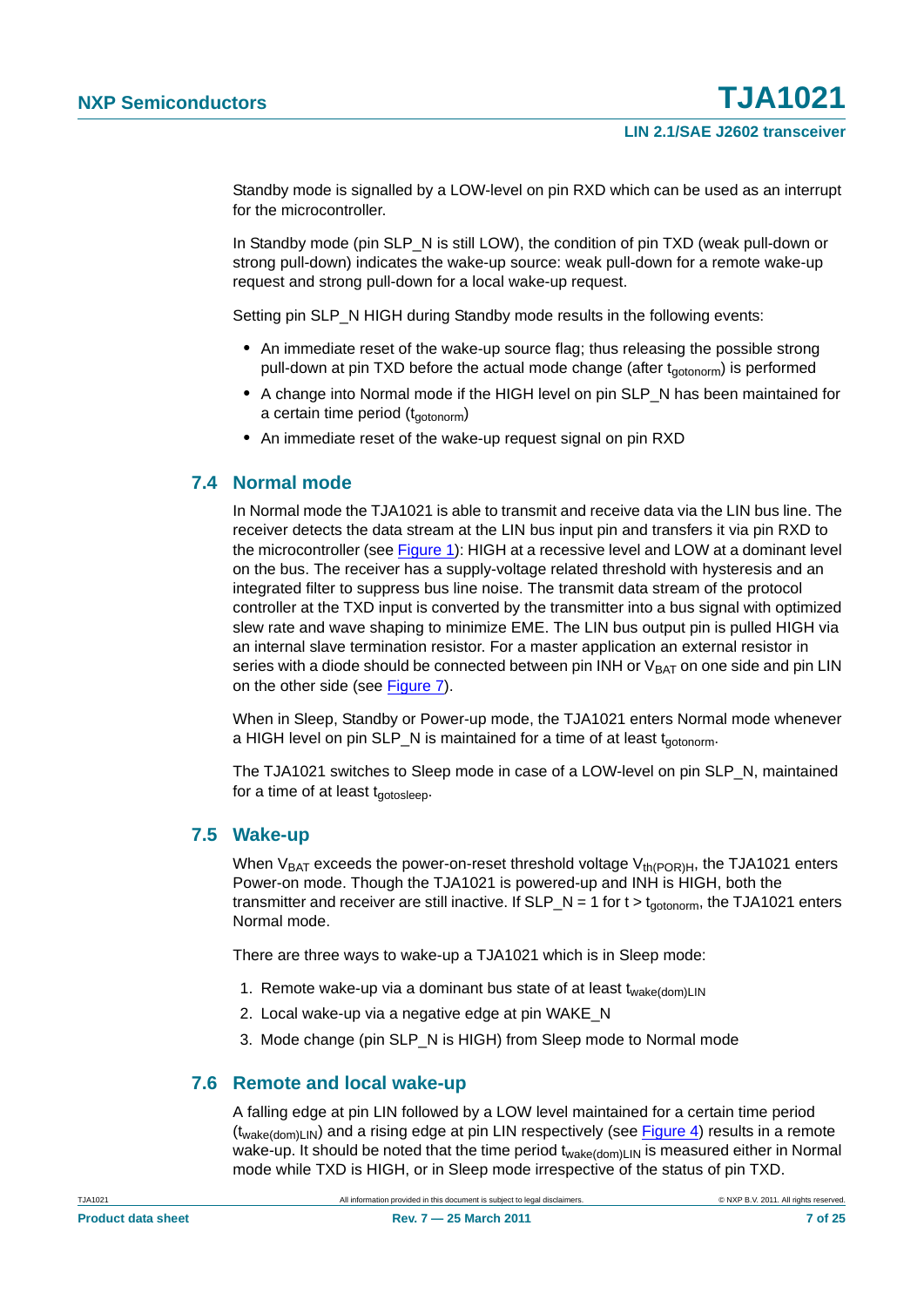A falling edge at pin WAKE\_N followed by a LOW level maintained for a certain time period ( $t_{\text{wake(dom)}\text{WAKE-N}}$ ) results in a local wake-up. The pin WAKE\_N provides an internal pull-up towards pin  $V_{BAT}$ . In order to prevent EMI issues, it is recommended to connect an unused pin WAKE\_N to pin  $V_{BAT}$ .

After a local or remote wake-up, pin INH is activated (it goes HIGH) and the internal slave termination resistor is switched on. The wake-up request is indicated by a LOW active wake-up request signal on pin RXD to interrupt the microcontroller.

#### <span id="page-7-0"></span>**7.7 Wake-up via mode transition**

It is also possible to set pin INH HIGH with a mode transition towards Normal mode via pin SLP\_N. This is useful for applications with a continuously powered microcontroller.

#### <span id="page-7-1"></span>**7.8 Wake-up source recognition**

The TJA1021 can distinguish between a local wake-up request on pin WAKE\_N and a remote wake-up request via a dominant bus state. 'A local wake-up request sets the wake-up source flag. The wake-up source can be read on pin TXD in the Standby mode. If an external pull-up resistor on pin TXD to the power supply voltage of the microcontroller has been added, a HIGH level indicates a remote wake-up request (weak pull-down at pin TXD) and a LOW level indicates a local wake-up request (strong pull-down at pin TXD; much stronger than the external pull-up resistor).

The wake-up request flag (signalled on pin RXD) as well as the wake-up source flag (signalled on pin TXD) are reset immediately after the microcontroller sets pin SLP\_N HIGH.

#### <span id="page-7-2"></span>**7.9 TXD dominant time-out function**

A TXD dominant time-out timer circuit prevents the bus line from being driven to a permanent dominant state (blocking all network communication) if pin TXD is forced permanently LOW by a hardware and/or software application failure. The timer is triggered by a negative edge on pin TXD. If the duration of the LOW-level on pin TXD exceeds the internal timer value  $(t_{\text{totdom}TXD})$ , the transmitter is disabled, driving the bus line into a recessive state. The timer is reset by a positive edge on pin TXD.

#### <span id="page-7-3"></span>**7.10 Fail-safe features**

Pin TXD provides a pull-down to GND in order to force a predefined level on input pin TXD in case the pin TXD is unsupplied.

Pin SLP N provides a pull-down to GND in order to force the transceiver into Sleep mode in case the pin SLP\_N is unsupplied.

Pin RXD is set floating in case of lost power supply on pin  $V<sub>BAT</sub>$ .

The current of the transmitter output stage is limited in order to protect the transmitter against short circuit to pins  $V_{BAT}$  or GND.

A loss of power (pins  $V_{BAT}$  and GND) has no impact on the bus line and the microcontroller. There are no reverse currents from the bus. The LIN transceiver can be disconnected from the power supply without influencing the LIN bus.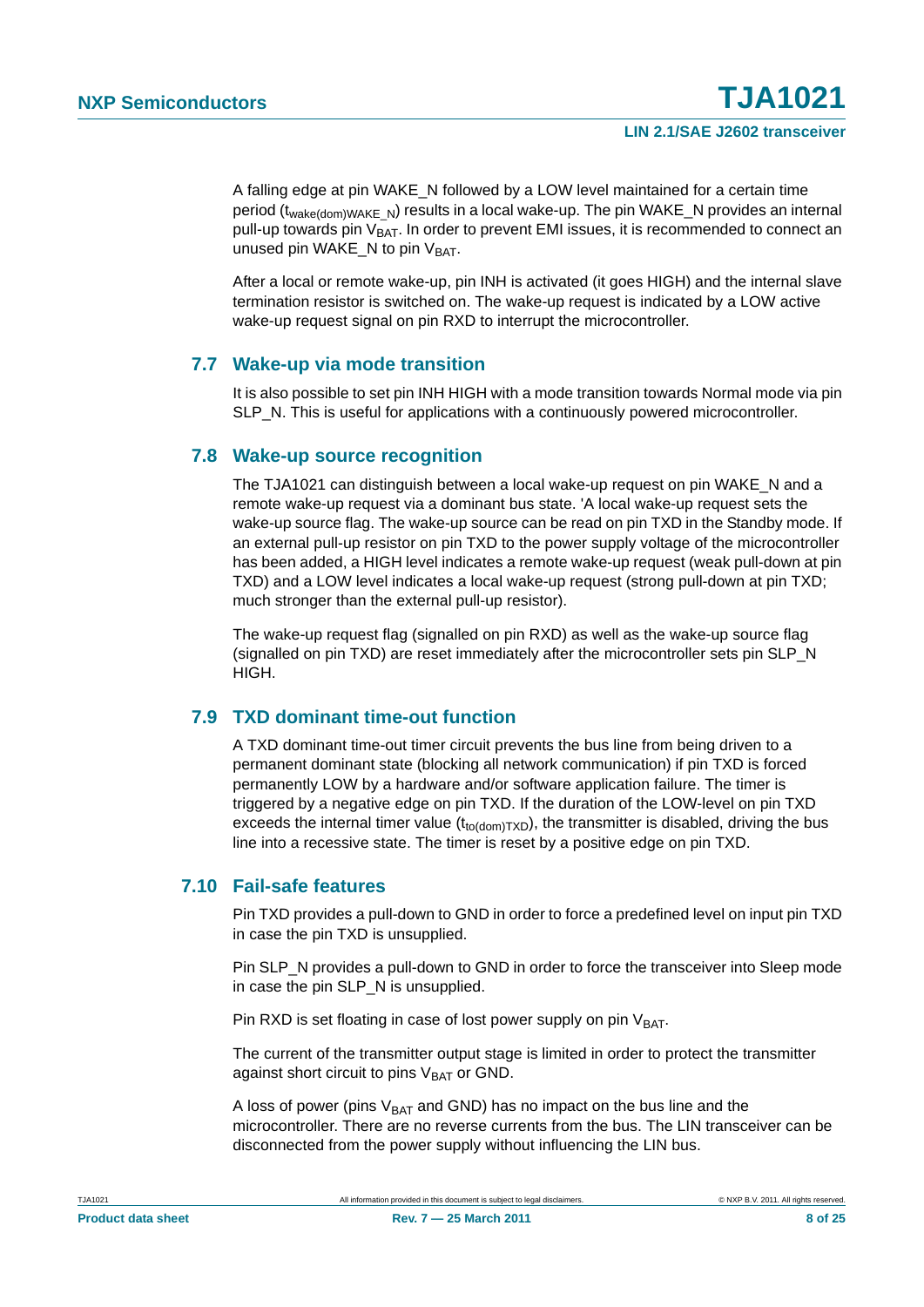The output driver at pin LIN is protected against overtemperature conditions. If the junction temperature exceeds the shutdown junction temperature  $T_{j(sd)}$ , the thermal protection circuit disables the output driver. The driver is enabled again when the junction temperature has dropped below  $T_{j(sd)}$  and a recessive level is present at pin TXD.

If  $V_{BAT}$  drops below  $V_{th(VBATL)L}$ , a protection circuit disables the output driver. The driver is enabled again when  $V_{BAT} > V_{th(VBATL)H}$  and a recessive level is present at pin TXD.

<span id="page-8-0"></span>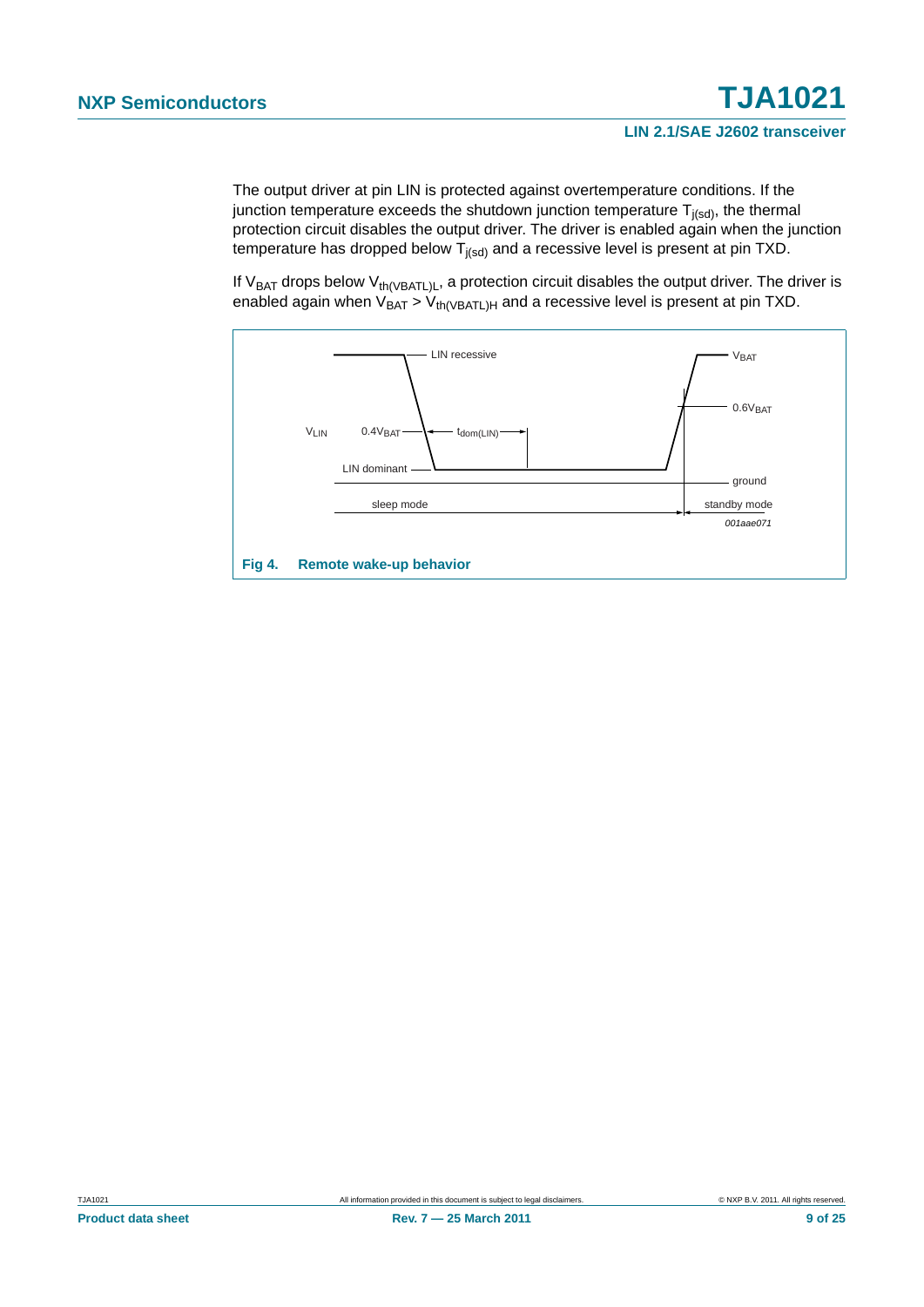### <span id="page-9-5"></span>**8. Limiting values**

#### <span id="page-9-4"></span>**Table 5. Limiting values**

*In accordance with the Absolute Maximum Rating System (IEC 60134). All voltages are referenced to pin GND; unless otherwise specified. Positive currents flow into the IC.*

| <b>Symbol</b>          | <b>Parameter</b>                | <b>Conditions</b>                                                                              | Min                  | <b>Max</b>     | Unit         |
|------------------------|---------------------------------|------------------------------------------------------------------------------------------------|----------------------|----------------|--------------|
| V <sub>BAT</sub>       | battery supply voltage          | with respect to GND                                                                            | $-0.3$               | $+40$          | V            |
| <b>V<sub>TXD</sub></b> | voltage on pin TXD              | $ITXD$ no limitation                                                                           | $-0.3$               | $+6$           | $\vee$       |
|                        |                                 | $I_{TXD}$ < 500 µA                                                                             | $-0.3$               | $+7$           | $\vee$       |
| V <sub>RXD</sub>       | voltage on pin RXD              | $I_{\rm RXD}$ no limitation                                                                    | $-0.3$               | $+6$           | $\vee$       |
|                        |                                 | $I_{RXD}$ < 500 µA                                                                             | $-0.3$               | $+7$           | $\vee$       |
| $V_{SLP_N}$            | voltage on pin SLP_N            | $I_{SLP-N}$ no limitation                                                                      | $-0.3$               | $+6$           | V            |
|                        |                                 | $I_{SLP_N}$ < 500 $\mu$ A                                                                      | $-0.3$               | $+7$           | $\vee$       |
| $V_{LIN}$              | voltage on pin LIN              | with respect to GND, V <sub>BAT</sub> and V <sub>WAKE N</sub>                                  | $-40$                | $+40$          | $\vee$       |
| V <sub>WAKE_N</sub>    | voltage on pin WAKE N           |                                                                                                | $-0.3$               | $+40$          | $\vee$       |
| <b>I</b> WAKE_N        | current on pin WAKE_N           | only relevant if $V_{\text{WAKE\_N}} < V_{\text{GND}} - 0.3$<br>current will flow into pin GND | $-15$                |                | mA           |
| V <sub>INH</sub>       | voltage on pin INH              |                                                                                                | $-0.3$               | $V_{BAT} +0.3$ | $\vee$       |
| $I_{O(INH)}$           | output current on pin INH       |                                                                                                | $-50$                | $+15$          | mA           |
| <b>VESD</b>            | electrostatic discharge voltage |                                                                                                |                      |                |              |
|                        | according to IEC 61000-4-2      | on pins WAKE_N, LIN and V <sub>BAT</sub>                                                       | $\frac{[1]}{[1]}$ -6 | $+6$           | kV           |
|                        | human body model                | on pins WAKE_N, LIN, V <sub>BAT</sub> and INH                                                  | $\frac{[2]}{2}$ -8   | $+8$           | kV           |
|                        |                                 | on pins RXD, SLP_N and TXD                                                                     | $\frac{[2]}{2}$ -2   | $+2$           | kV           |
|                        | charge device model             | all pins                                                                                       | $-750$               | $+750$         | $\vee$       |
|                        | machine model                   | all pins                                                                                       | $\frac{3}{2}$ -200   | $+200$         | V            |
| $T_{\nu j}$            | virtual junction temperature    |                                                                                                | $\frac{[4]}{2}$ -40  | $+150$         | $^{\circ}$ C |
| $T_{\text{stg}}$       | storage temperature             |                                                                                                | $-55$                | $+150$         | $^{\circ}C$  |

<span id="page-9-0"></span>[1] Equivalent to discharging a 150 pF capacitor through a 330  $\Omega$  resistor; verified by an external test house.

<span id="page-9-1"></span>[2] Equivalent to discharging a 100 pF capacitor through a 1.5 k $\Omega$  resistor.

<span id="page-9-2"></span>[3] Equivalent to discharging a 200 pF capacitor through a 10  $\Omega$  resistor and a 0.75  $\mu$ H coil.

<span id="page-9-3"></span>[4] Junction temperature in accordance with IEC 60747-1. An alternative definition is:  $T_i = T_{amb} + P \times R_{th(i-a)}$ , where  $R_{th(i-a)}$  is a fixed value. The rating for T<sub>vj</sub> limits the allowable combinations of power dissipation (P) and ambient temperature (T<sub>amb</sub>).

### <span id="page-9-6"></span>**9. Thermal characteristics**

#### **Table 6. Thermal characteristics**

*According to IEC 60747-1.*

| Symbol        | <b>Parameter</b>                            | <b>Conditions</b>           | <b>Tvp</b> | Unit |
|---------------|---------------------------------------------|-----------------------------|------------|------|
| $R_{th(i-a)}$ | thermal resistance from junction to ambient | SO8 package; in free air    | 145        | K/W  |
|               |                                             | HVSON8 package; in free air | 50         | K/W  |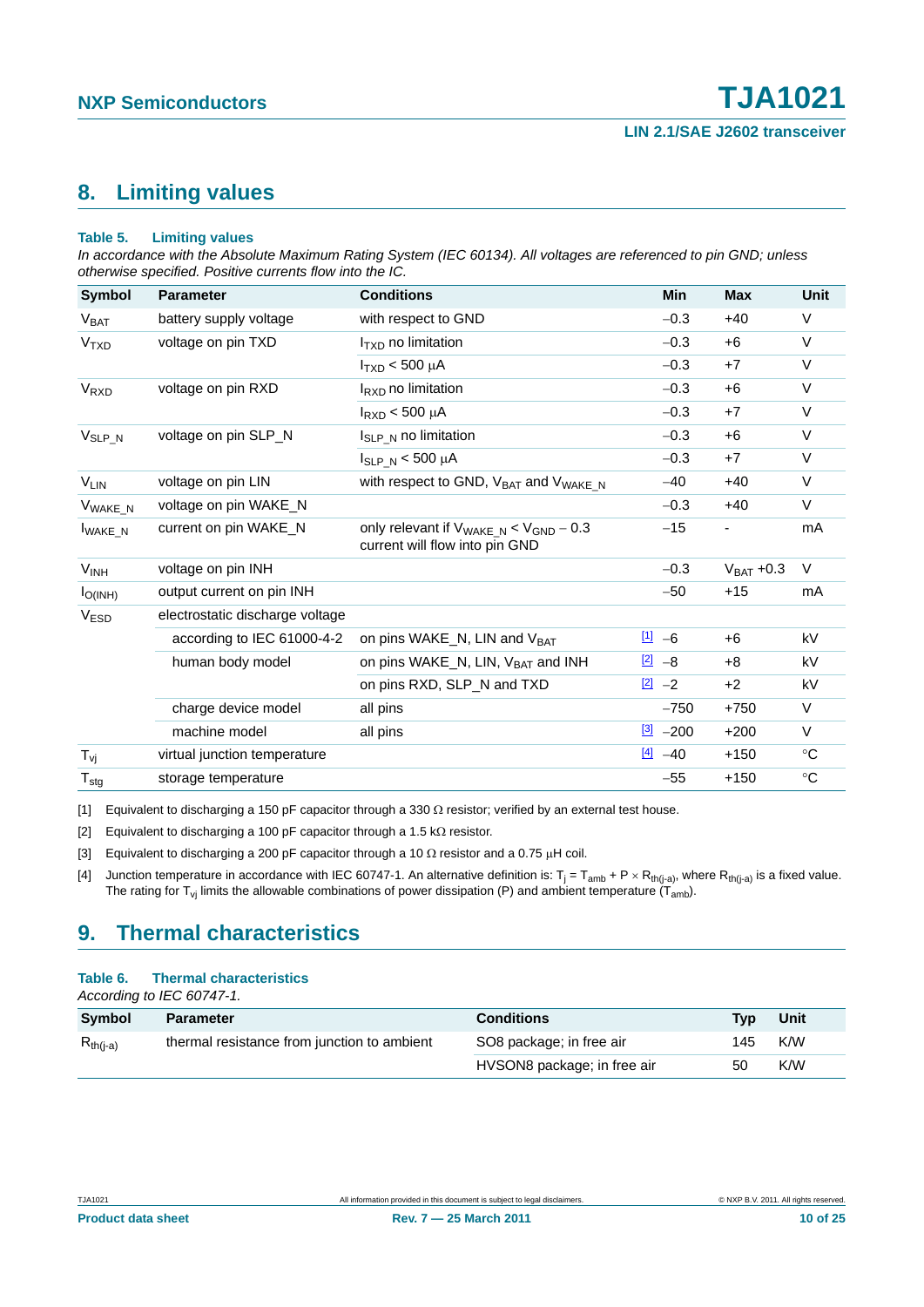### <span id="page-10-1"></span>**10. Static characteristics**

#### <span id="page-10-0"></span>**Table 7. Static characteristics**

 $V_{BAT}$  = 5.5 V to 27 V;  $T_{vj}$  = -40 °C to +150 °C;  $R_{L(LIN\text{-}VBAT)}$  = 500  $\Omega$ ; all voltages are defined with respect to ground; positive *currents flow into the IC; typical values are given at VBAT = 12 V; unless otherwise specified.[\[1\]](#page-12-0)*

| <b>Symbol</b>            | <b>Parameter</b>                                     | <b>Conditions</b>                                                                                                                                              | Min            | <b>Typ</b>     | <b>Max</b>     | Unit       |
|--------------------------|------------------------------------------------------|----------------------------------------------------------------------------------------------------------------------------------------------------------------|----------------|----------------|----------------|------------|
| <b>Supply</b>            |                                                      |                                                                                                                                                                |                |                |                |            |
| $I_{BAT}$                | battery supply current                               | Sleep mode<br>$V_{LIN} = V_{BAT}$ ; $V_{WAKE}$ $N = V_{BAT}$<br>$V_{TXD} = 0 V; V_{SLP_N} = 0 V$                                                               | $\overline{c}$ | $\overline{7}$ | 10             | μA         |
|                          |                                                      | Standby mode; bus recessive<br>$V_{INH} = V_{BAT}$ ; $V_{LIN} = V_{BAT}$<br>$V_{\text{WAKE N}} = V_{\text{BAT}}$ ; $V_{\text{TXD}} = 0$ V<br>$V_{SLP N} = 0 V$ | 150            | 450            | 1000           | μA         |
|                          |                                                      | Standby mode; bus dominant<br>$V_{BAT} = 12 V; V_{INH} = 12 V$<br>$V_{LIN} = 0 V$ ; $V_{WAKE_N} = 12 V$<br>$VTXD = 0 V VSLP_N = 0 V$                           | 300            | 800            | 1200           | μA         |
|                          |                                                      | Normal mode; bus recessive<br>$V_{INH} = V_{BAT}$ ; $V_{LIN} = V_{BAT}$<br>$V_{\text{WAKE\_N}} = V_{\text{BAT}}$ ; $V_{\text{TXD}} = 5$ V<br>$V_{SLP N} = 5 V$ | 300            | 800            | 1600           | μA         |
|                          |                                                      | Normal mode; bus dominant<br>$V_{BAT} = 12 V; V_{INH} = 12 V$<br>$V_{\text{WAKE\_N}}$ = 12 V; $V_{\text{TXD}}$ = 0 V<br>$V_{SLP,N} = 5 V$                      | $\mathbf{1}$   | $\overline{2}$ | $\overline{4}$ | mA         |
| <b>Power-on reset</b>    |                                                      |                                                                                                                                                                |                |                |                |            |
| $V_{th(POR)L}$           | LOW-level power-on reset<br>threshold voltage        | power-on reset                                                                                                                                                 | 1.6            | 3.1            | 3.9            | $\vee$     |
| $V_{th(POR)H}$           | HIGH-level power-on reset<br>threshold voltage       |                                                                                                                                                                | 2.3            | 3.4            | 4.3            | $\vee$     |
| $V_{hys(POR)}$           | power-on reset hysteresis<br>voltage                 |                                                                                                                                                                | 0.05           | 0.3            | 1              | $\vee$     |
| V <sub>th</sub> (VBATL)L | LOW-level V <sub>BAT</sub> LOW<br>threshold voltage  |                                                                                                                                                                | 3.9            | 4.4            | 4.7            | V          |
| $V_{th(VBATL)H}$         | HIGH-level V <sub>BAT</sub> LOW<br>threshold voltage |                                                                                                                                                                | 4.2            | 4.7            | 4.9            | $\vee$     |
| V <sub>hys</sub> (VBATL) | V <sub>BAT</sub> LOW hysteresis<br>voltage           |                                                                                                                                                                | 0.05           | 0.3            | 1              | $\vee$     |
| <b>Pin TXD</b>           |                                                      |                                                                                                                                                                |                |                |                |            |
| $V_{IH}$                 | HIGH-level input voltage                             |                                                                                                                                                                | $\overline{c}$ |                | $\overline{7}$ | $\vee$     |
| $V_{IL}$                 | LOW-level input voltage                              |                                                                                                                                                                | $-0.3$         |                | $+0.8$         | V          |
| $\rm V_{\rm hys}$        | hysteresis voltage                                   |                                                                                                                                                                | 50             | 200            | 400            | mV         |
| $R_{PD(TXD)}$            | pull-down resistance on pin<br><b>TXD</b>            | $VTXD = 5 V$                                                                                                                                                   | 140            | 500            | 1200           | k $\Omega$ |
| $I_{\parallel L}$        | LOW-level input current                              | $VTXD = 0 V$                                                                                                                                                   | $-5$           |                | $+5$           | μA         |
| $I_{OL}$                 | LOW-level output current                             | local wake-up request<br>Standby mode; $V_{\text{WAKE\_N}} = 0$ V                                                                                              | 1.5            |                |                | mA         |

 $V_{LIN} = V_{BAT}$ ;  $V_{TXD} = 0.4$  V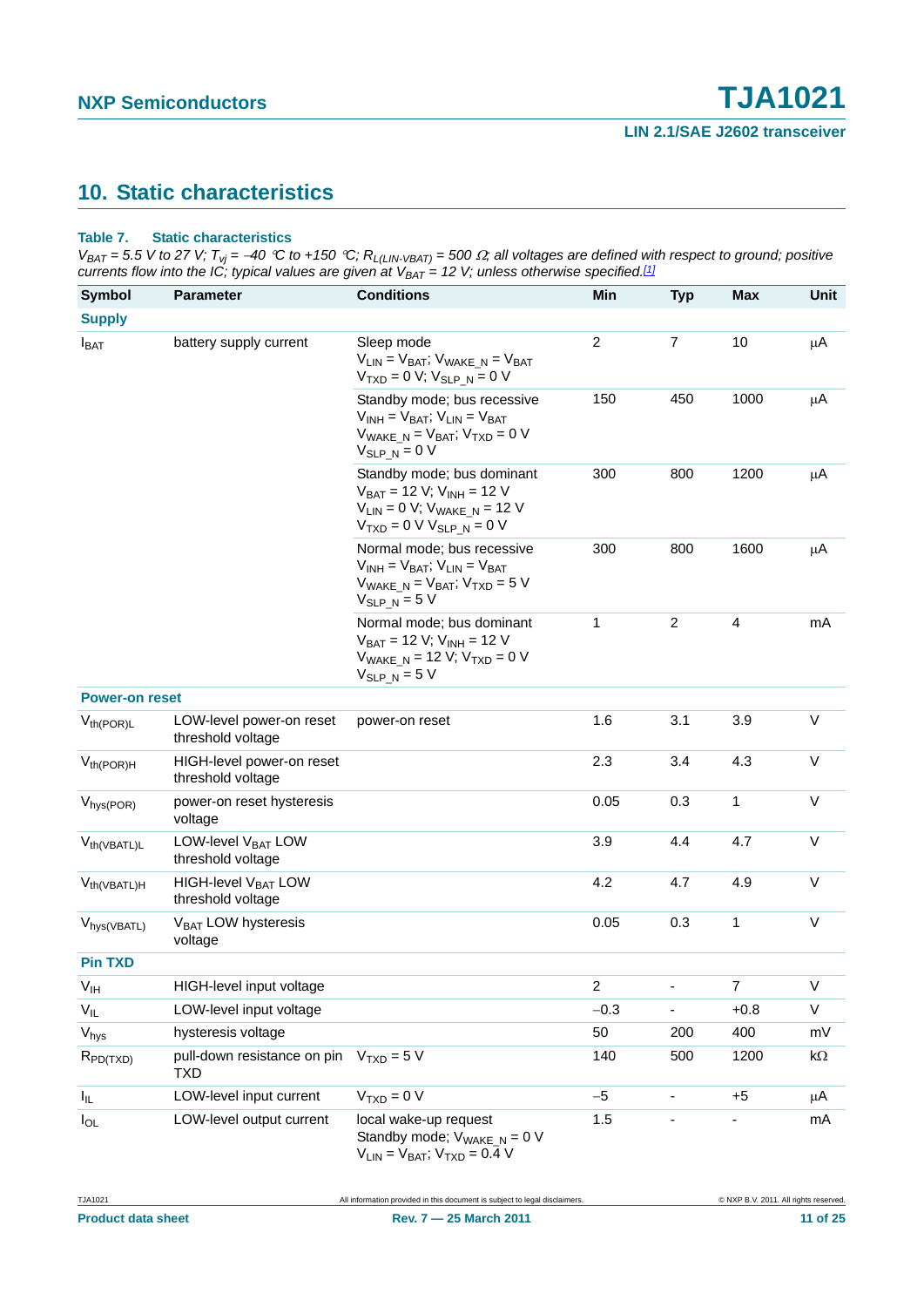#### **Table 7. Static characteristics** *…continued*

 $V_{BAT}$  = 5.5 V to 27 V;  $T_{vj}$  = -40 °C to +150 °C;  $R_{L(LIN\text{-}VBAT)}$  = 500  $\Omega$ ; all voltages are defined with respect to ground; positive *currents flow into the IC; typical values are given at VBAT = 12 V; unless otherwise specified.[1]*

| <b>Symbol</b>               | <b>Parameter</b>                                                         | <b>Conditions</b>                                                               |         | Min                      | <b>Typ</b>               | <b>Max</b>                            | Unit       |
|-----------------------------|--------------------------------------------------------------------------|---------------------------------------------------------------------------------|---------|--------------------------|--------------------------|---------------------------------------|------------|
| Pin SLP_N                   |                                                                          |                                                                                 |         |                          |                          |                                       |            |
| V <sub>IH</sub>             | HIGH-level input voltage                                                 |                                                                                 |         | $\overline{2}$           | $\blacksquare$           | $\overline{7}$                        | V          |
| $V_{IL}$                    | LOW-level input voltage                                                  |                                                                                 |         | $-0.3$                   |                          | $+0.8$                                | $\vee$     |
| $\rm V_{hys}$               | hysteresis voltage                                                       |                                                                                 |         | 50                       | 200                      | 400                                   | mV         |
| $R_{PD(SLP_N)}$             | pull-down resistance on pin<br>SLP_N                                     | $V_{SLP N} = 5 V$                                                               |         | 140                      | 500                      | 1200                                  | k $\Omega$ |
| ΙL.                         | LOW-level input current                                                  | $V_{SLP N} = 0 V$                                                               |         | $-5$                     | $\mathbf 0$              | $+5$                                  | μA         |
| <b>Pin RXD (open-drain)</b> |                                                                          |                                                                                 |         |                          |                          |                                       |            |
| $I_{OL}$                    | LOW-level output current                                                 | Normal mode<br>$V_{LIN} = 0 V$ ; $V_{RXD} = 0.4 V$                              |         | 1.5                      |                          |                                       | mA         |
| I <sub>LH</sub>             | HIGH-level leakage current                                               | Normal mode<br>$V_{LIN} = V_{BAT}$ ; $V_{RXD} = 5 V$                            |         | $-5$                     | $\mathbf 0$              | $+5$                                  | μA         |
| <b>Pin WAKE_N</b>           |                                                                          |                                                                                 |         |                          |                          |                                       |            |
| V <sub>IH</sub>             | HIGH-level input voltage                                                 |                                                                                 |         | $V_{BAT} - 1$            | $\blacksquare$           | $V_{BAT} + 0.3$                       | V          |
| $V_{IL}$                    | LOW-level input voltage                                                  |                                                                                 |         | $-0.3$                   |                          | $V_{BAT} - 3.3$                       | V          |
| $I_{\text{pu}(L)}$          | LOW-level pull-up current                                                | $V_{\text{WAKE N}} = 0 V$                                                       |         | $-30$                    | $-12$                    | $-1$                                  | μA         |
| I <sub>LH</sub>             | HIGH-level leakage current                                               | $V_{\text{WAKE N}} = 27 \text{ V}; V_{\text{BAT}} = 27 \text{ V}$               |         | $-5$                     | 0                        | $+5$                                  | μA         |
| <b>Pin INH</b>              |                                                                          |                                                                                 |         |                          |                          |                                       |            |
| $R_{SW(VBAT-INH)}$          | switch-on resistance<br>between pins V <sub>BAT</sub> and INH            | Standby; Normal and Power-on<br>modes; $I_{INH} = -15$ mA<br>$V_{BAT}$ = 12 V   |         |                          | 20                       | 50                                    | Ω          |
| I <sub>LH</sub>             | HIGH-level leakage current                                               | Sleep mode<br>$V_{INH}$ = 27 V; $V_{BAT}$ = 27 V                                |         | $-5$                     | 0                        | $+5$                                  | μA         |
| <b>Pin LIN</b>              |                                                                          |                                                                                 |         |                          |                          |                                       |            |
| <b>I</b> BUS_LIM            | current limitation for driver<br>dominant state                          | $V_{BAT} = 18 V; V_{LIN} = 18 V$<br>$VTXD = 0 V$                                |         | 40                       |                          | 100                                   | mA         |
| $R_{\text{pu}}$             | pull-up resistance                                                       | Sleep mode; $V_{SLP_N} = 0 V$                                                   |         | 50                       | 160                      | 250                                   | $k\Omega$  |
| BUS_PAS_rec                 | receiver recessive input<br>leakage current                              | $V_{LIN} = 27 V$ ; $V_{BAT} = 5.5 V$<br>$VTXD = 5 V$                            |         |                          |                          | 1                                     | μA         |
| BUS_PAS_dom                 | receiver dominant input<br>leakage current including<br>pull-up resistor | Normal mode; $V_{TXD} = 5 V$<br>$V_{LIN} = 0 V$ ; $V_{BAT} = 12 V$              |         | $-600$                   |                          |                                       | μA         |
| V <sub>SerDiode</sub>       | voltage drop at the serial<br>diode                                      | in pull-up path with R <sub>slave</sub><br>$I_{\text{SerDiode}} = 10 \mu A$     | [2] 0.4 |                          |                          | 1.0                                   | V          |
| BUS_NO_GND                  | loss-of-ground bus current                                               | $V_{BAT} = 27 V; V_{LIN} = 0 V$                                                 |         | $-750$                   | $\overline{\phantom{a}}$ | $+10$                                 | μA         |
| BUS_NO_BAT                  | loss-of-battery bus current                                              | $V_{BAT} = 0 V; V_{LIN} = 27 V$                                                 |         | $\overline{\phantom{0}}$ |                          | 1                                     | μA         |
| VBUSdom                     | receiver dominant state                                                  |                                                                                 |         |                          |                          | 0.4V <sub>BAT</sub>                   | V          |
| VBUSrec                     | receiver recessive state                                                 |                                                                                 |         | 0.6V <sub>BAT</sub>      |                          |                                       | V          |
| V <sub>BUS_CNT</sub>        | receiver center voltage                                                  | $V_{BUS CNT}$ =<br>$(V_{\text{BUSrec}} + V_{\text{BUSdom}})/2$                  |         | 0.475V <sub>BAT</sub>    | $0.5\mathrm{V_{BAT}}$    | 0.525V <sub>BAT</sub>                 | V          |
| $V_{HYS}$                   | receiver hysteresis voltage                                              | $V_{HYS} = V_{BUSrec} - V_{BUSdom}$                                             |         | $\overline{\phantom{a}}$ |                          | 0.175V <sub>BAT</sub>                 | V          |
| R <sub>slave</sub>          | slave resistance                                                         | connected between pins LIN and<br>$V_{BAT}$ ; $V_{LIN} = 0$ V; $V_{BAT} = 12$ V |         | 20                       | 30                       | 47                                    | $k\Omega$  |
| TJA1021                     |                                                                          | All information provided in this document is subject to legal disclaimers.      |         |                          |                          | @ NXP B.V. 2011. All rights reserved. |            |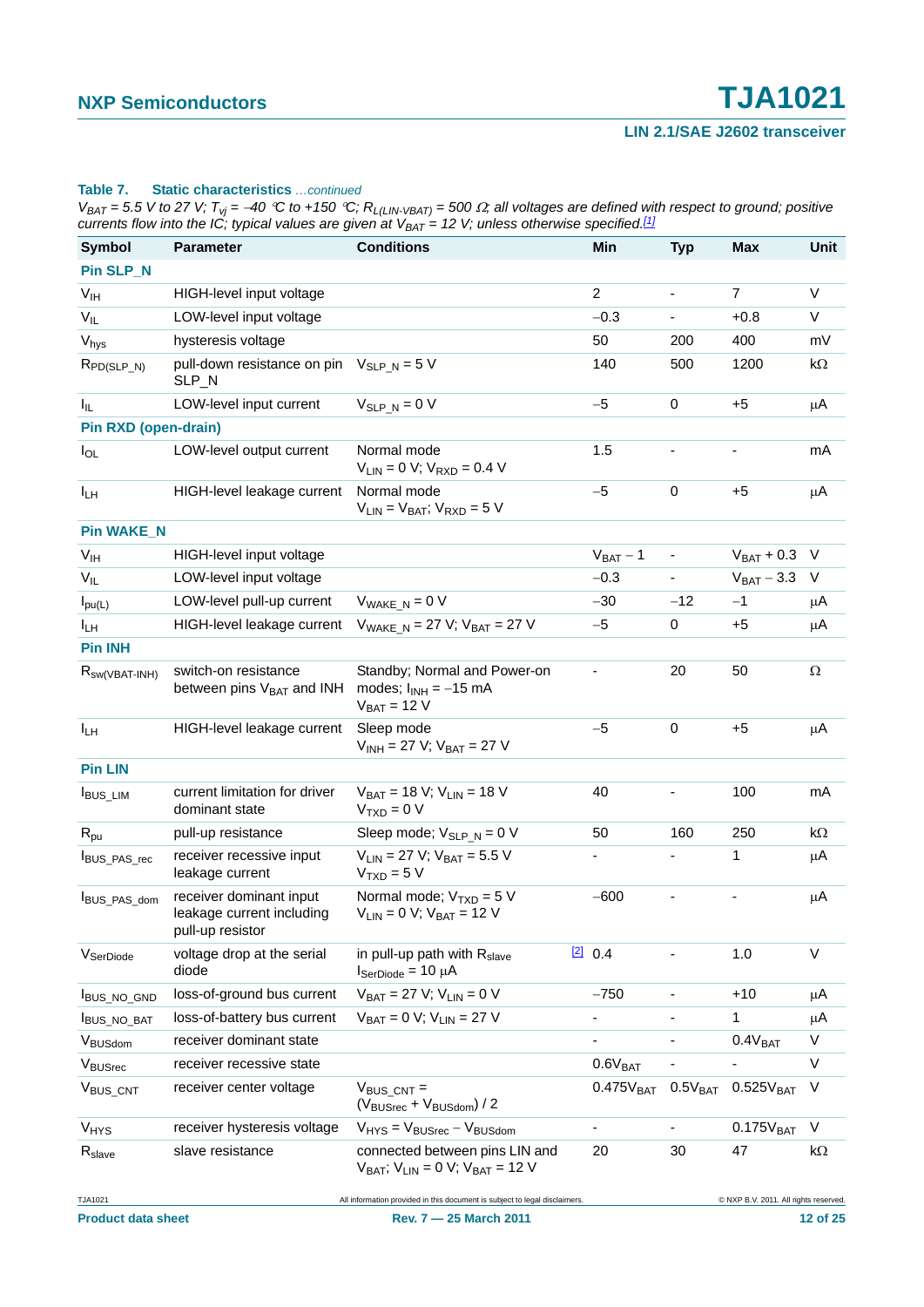#### **Table 7. Static characteristics** *…continued*

 $V_{BAT} = 5.5$  V to 27 V;  $T_{vj} = -40$  °C to +150 °C;  $R_{L(LIN-VBAT)} = 500 \Omega$ ; all voltages are defined with respect to ground; positive *currents flow into the IC; typical values are given at*  $V_{BAT} = 12$  *V; unless otherwise specified.<sup>[1]</sup>* 

| <b>Symbol</b>           | <b>Parameter</b>                 | <b>Conditions</b>                                 | Min                      | <b>Typ</b>               | <b>Max</b> | Unit |
|-------------------------|----------------------------------|---------------------------------------------------|--------------------------|--------------------------|------------|------|
| $C_{LIN}$               | capacitance on pin LIN           |                                                   | $\boxed{2}$ -            | ٠                        | 30         | pF   |
| $V_{o(dom)}$            | dominant output voltage          | Normal mode; $V_{TXD} = 0 V$<br>$V_{BAT}$ = 7.0 V | ٠                        | $\overline{\phantom{a}}$ | 1.4        | V    |
|                         |                                  | Normal mode: $V_{TxD} = 0 V$<br>$V_{BAT}$ = 18 V  | $\overline{\phantom{a}}$ | ٠                        | 2.0        | V    |
| <b>Thermal shutdown</b> |                                  |                                                   |                          |                          |            |      |
| $T_{j(sd)}$             | shutdown junction<br>temperature |                                                   | $\boxed{2}$<br>150       | 175                      | 200        | °C   |

<span id="page-12-0"></span>[1] All parameters are guaranteed over the virtual junction temperature range by design. Factory testing uses correlated test conditions to cover the specified temperature and power supply voltage range.

<span id="page-12-1"></span>[2] Not tested in production; guaranteed by design.

### <span id="page-12-3"></span>**11. Dynamic characteristics**

#### <span id="page-12-2"></span>**Table 8. Dynamic characteristics**

 $V_{BAT} = 5.5$  V to 18 V;  $T_{vj} = -40$  °C to +150 °C;  $R_{L(LIN-VBAT)} = 500 \Omega$ ; all voltages are defined with respect to ground; positive *currents flow into the IC; typical values are given at V<sub>BAT</sub> = 12 V; see [Figure 6](#page-14-0); unless otherwise specified.<sup>[\[1\]](#page-13-0)</sup>* 

| <b>Symbol</b>                 | <b>Parameter</b> | <b>Conditions</b>                                                                                                                                                   |                      | Min                 | <b>Typ</b> | <b>Max</b> | Unit                                  |
|-------------------------------|------------------|---------------------------------------------------------------------------------------------------------------------------------------------------------------------|----------------------|---------------------|------------|------------|---------------------------------------|
| <b>Duty cycles</b>            |                  |                                                                                                                                                                     |                      |                     |            |            |                                       |
| $\delta$ 1                    | duty cycle 1     | $V_{th(rec)(max)} = 0.744 \times V_{BAT}$<br>$V_{th(dom)(max)} = 0.581 \times V_{BAT}$<br>$t_{\text{bit}}$ = 50 µs; $V_{\text{BAT}}$ = 7 V to 18 V                  | $121314177$ 0.396 -  |                     |            |            |                                       |
|                               |                  | $V_{th(rec)(max)} = 0.76 \times V_{BAT}$<br>$V_{th(dom)(max)} = 0.593 \times V_{BAT}$<br>$t_{\text{bit}}$ = 50 µs; $V_{\text{BAT}}$ = 5.5 V to 7.0 V                | [2][3][4][7] 0.396 - |                     |            |            |                                       |
| $\delta$ <sup>2</sup>         | duty cycle 2     | $V_{th(rec)(min)} = 0.422 \times V_{BAT}$<br>$V_{th(dom)(min)} = 0.284 \times V_{BAT}$<br>$t_{\text{bit}}$ = 50 µs; $V_{\text{BAT}}$ = 7.6 V to 18 V                | $[2][4][5][7]$ -     |                     |            | 0.581      |                                       |
|                               |                  | $V_{th(rec)(min)} = 0.41 \times V_{BAT}$<br>$V_{th(dom)(min)} = 0.275 \times V_{BAT}$<br>$t_{\text{bit}}$ = 50 µs; $V_{\text{BAT}}$ = 6.1 V to 7.6 V                | $[2][4][5][7]$ -     |                     |            | 0.581      |                                       |
| $\delta 3$                    | duty cycle 3     | $V_{th(rec)(max)} = 0.778 \times V_{BAT}$<br>$V_{th(dom)(max)} = 0.616 \times V_{BAT}$<br>$t_{\text{bit}}$ = 96 µs; $V_{\text{BAT}}$ = 7 V to 18 V                  |                      | $[3][4][7]$ 0.417 - |            |            |                                       |
|                               |                  | $V_{th(rec)(max)} = 0.797 \times V_{BAT}$<br>$V_{th(dom)(max)} = 0.630 \times V_{BAT}$<br>$t_{\text{bit}}$ = 96 µs; $V_{\text{BAT}}$ = 5.5 V to 7 V                 |                      | $[3][4][7]$ 0.417 - |            |            |                                       |
| $\delta$ 4                    | duty cycle 4     | $V_{th(rec)(min)} = 0.389 \times V_{BAT}$<br>$V_{th(dom)(min)} = 0.251 \times V_{BAT}$<br>$t_{\text{bit}} = 96 \,\mu s$ ; $V_{\text{BAT}} = 7.6 \,\text{V}$ to 18 V | $[4][5][7]$ .        |                     |            | 0.590      |                                       |
|                               |                  | $V_{th(rec)(min)} = 0.378 \times V_{BAT}$<br>$V_{th(dom)(min)} = 0.242 \times V_{BAT}$<br>$t_{\text{bit}}$ = 96 µs; $V_{\text{BAT}}$ = 6.1 V to 7.6 V               | $[4][5][7]$ _        |                     |            | 0.590      |                                       |
| <b>Timing characteristics</b> |                  |                                                                                                                                                                     |                      |                     |            |            |                                       |
| $t_{\rm f}$                   | fall time        |                                                                                                                                                                     | $[2][4]$ -           |                     |            | 22.5       | μS                                    |
| TJA1021                       |                  | All information provided in this document is subject to legal disclaimers.                                                                                          |                      |                     |            |            | @ NXP B.V. 2011. All rights reserved. |
| <b>Product data sheet</b>     |                  | Rev. 7 - 25 March 2011                                                                                                                                              |                      |                     |            |            | 13 of 25                              |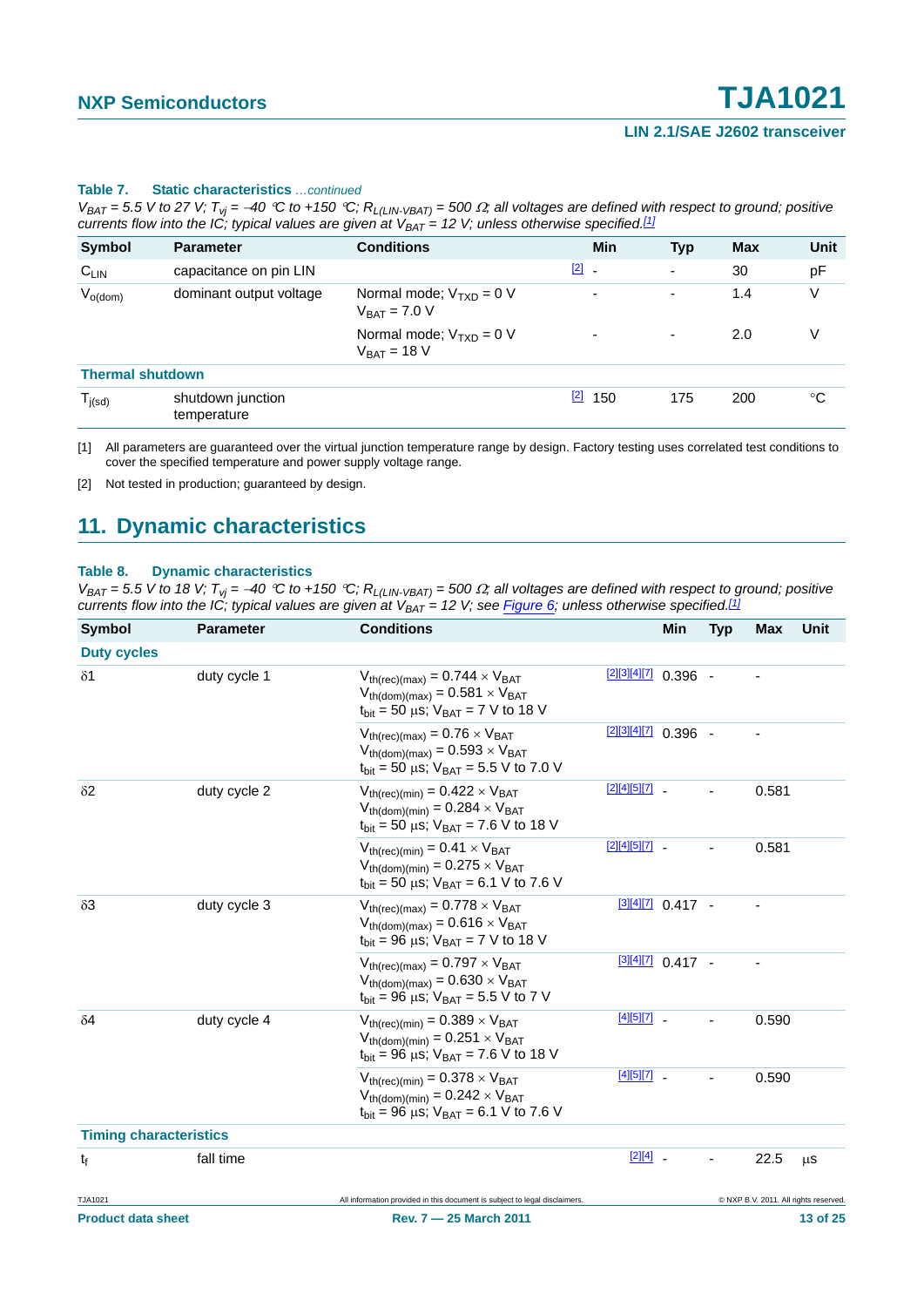#### **Table 8. Dynamic characteristics** *…continued*

 $V_{BAT} = 5.5$  V to 18 V;  $T_{Vi} = -40$  °C to +150 °C;  $R_{L(LIN\,VBAT)} = 500$   $\Omega$ ; all voltages are defined with respect to ground; positive *currents flow into the IC; typical values are given at V<sub>BAT</sub> = 12 V; see Figure 6; unless otherwise specified.<sup>[1]</sup>* 

| Symbol                        | <b>Parameter</b>                          | <b>Conditions</b>                                                                       |               | Min            | <b>Typ</b>     | <b>Max</b> | Unit    |
|-------------------------------|-------------------------------------------|-----------------------------------------------------------------------------------------|---------------|----------------|----------------|------------|---------|
| $t_r$                         | rise time                                 |                                                                                         | $[2][4]$      |                |                | 22.5       | $\mu$ s |
| $\Delta t_{(r-f)}$            | difference between rise<br>and fall time  | $V_{BAT} = 7.3 V$                                                                       | $[2][4] -5$   |                | ÷              | $+5$       | μS      |
| $t_{tx\_pd}$                  | transmitter propagation<br>delay          | rising and falling                                                                      | $\boxed{2}$ . |                |                | $\,6$      | μS      |
| $\rm t_{tx\_sym}$             | transmitter propagation<br>delay symmetry |                                                                                         |               | $-2.5$         | $\blacksquare$ | $+2.5$     | $\mu$ S |
| $t_{rx\_pd}$                  | receiver propagation<br>delay             | rising and falling                                                                      | $[6]$ .       |                | ÷              | 6          | μS      |
| $t_{rx\_sym}$                 | receiver propagation<br>delay symmetry    |                                                                                         |               | $\boxed{6}$ -2 | $\blacksquare$ | $+2$       | μS      |
| $t_{\text{wake}(dom)LIN}$     | LIN dominant wake-up<br>time              | Sleep mode                                                                              |               | 30             | 80             | 150        | μS      |
| t <sub>wake</sub> (dom)WAKE_N | dominant wake-up time<br>on pin WAKE N    | Sleep mode                                                                              |               | 7              | 30             | 50         | μS      |
| tgotonorm                     | go to normal time                         | time period for mode change from<br>Sleep, Power-on or Standby mode<br>into Normal mode |               | $\overline{2}$ | 5              | 10         | μS      |
| $t_{init(norm)}$              | normal mode<br>initialization time        |                                                                                         |               | 5              |                | 20         | $\mu$ S |
| t <sub>gotosleep</sub>        | go to sleep time                          | time period for mode change from<br>Normal slope mode into Sleep mode                   |               | $\overline{2}$ | 5              | 10         | μS      |
| $t_{to (dom)TXD}$             | <b>TXD dominant time-out</b><br>time      | $VTXD = 0 V$                                                                            |               | 27             | 55             | 90         | ms      |

<span id="page-13-0"></span>[1] All parameters are guaranteed over the virtual junction temperature range by design. Factory testing uses correlated test conditions to cover the specified temperature and power supply voltage range.

<span id="page-13-2"></span><span id="page-13-1"></span>[2] Not applicable for the /10 versions of the TJA1021.

- [3]  $\delta I$ ,  $\delta \beta = \frac{t_{bus(rec)(min)}}{2 \times t_{bit}}$ . Variable  $t_{bus(rec)(min)}$  is illustrated in the LIN timing diagram in [Figure 6](#page-14-0).
- <span id="page-13-5"></span><span id="page-13-3"></span>[4] Bus load conditions are: C<sub>BUS</sub> = 1 nF and R<sub>BUS</sub> = 1 k $\Omega$ ; C<sub>BUS</sub> = 6.8 nF and R<sub>BUS</sub> = 660  $\Omega$ ; C<sub>BUS</sub> = 10 nF and R<sub>BUS</sub> = 500  $\Omega$ .
- [5]  $\delta 2$ ,  $\delta 4 = \frac{t_{bus(rec)(max)}}{2 \times t_{bit}}$ . Variable t<sub>bus(rec)(max)</sub> is illustrated in the LIN timing diagram in [Figure 6](#page-14-0).

<span id="page-13-6"></span>[6] Load condition pin RXD:  $C_{RXD} = 20$  pF and  $R_{RXD} = 2.4$  k.o.

<span id="page-13-4"></span>[7] For  $V_{BAT} > 18$  V the LIN transmitter might be suppressed. If TXD is HIGH then the LIN transmitter output is recessive.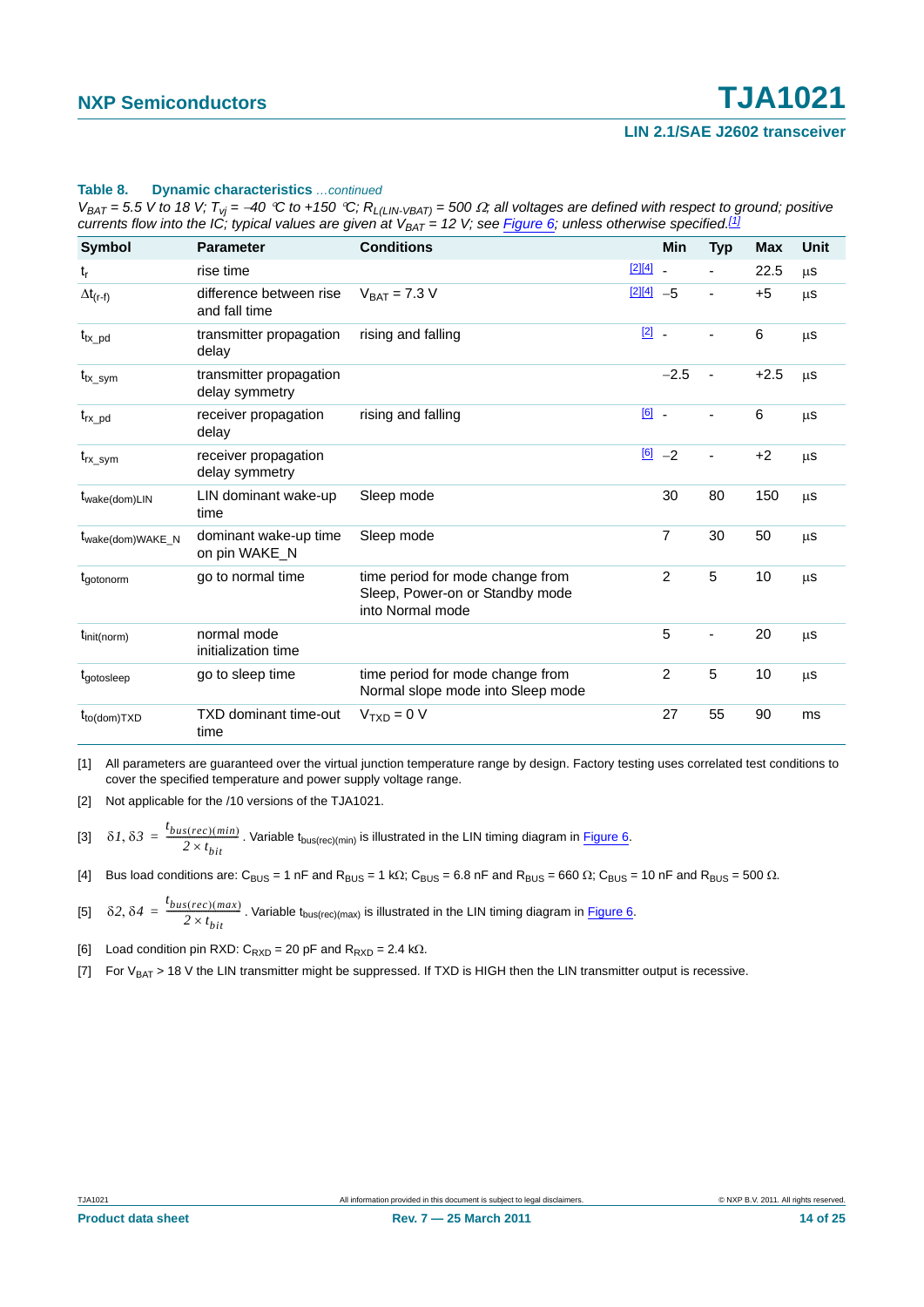# **NXP Semiconductors TJA1021**

**LIN 2.1/SAE J2602 transceiver**



<span id="page-14-0"></span>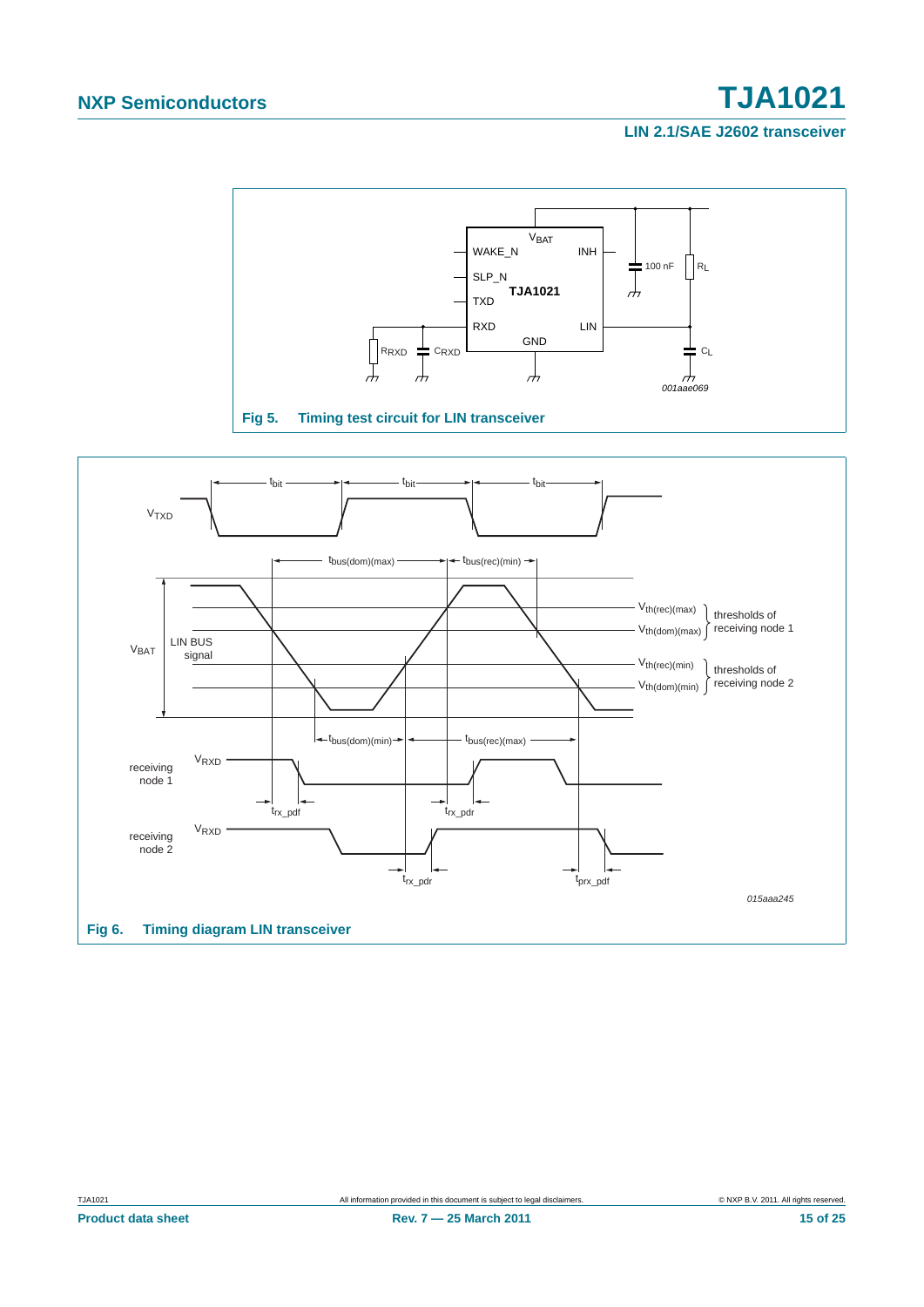**LIN 2.1/SAE J2602 transceiver**

## <span id="page-15-1"></span>**12. Application information**



### <span id="page-15-2"></span><span id="page-15-0"></span>**13. Test information**

Immunity against automotive transients (malfunction and damage) in accordance with LIN EMC Test Specification / Version 1.0; August 1, 2004.

The waveforms of the applied transients are according to ISO7637-2: Draft 2002-12, test pulses 1, 2a, 3a and 3b.

#### <span id="page-15-3"></span>**13.1 Quality information**

This product has been qualified to the appropriate Automotive Electronics Council (AEC) standard Q100 or Q101 and is suitable for use in automotive applications.

**Product data sheet** 16 0f 25 November 2011 **Rev. 7 – 25 March 2011** 16 0f 25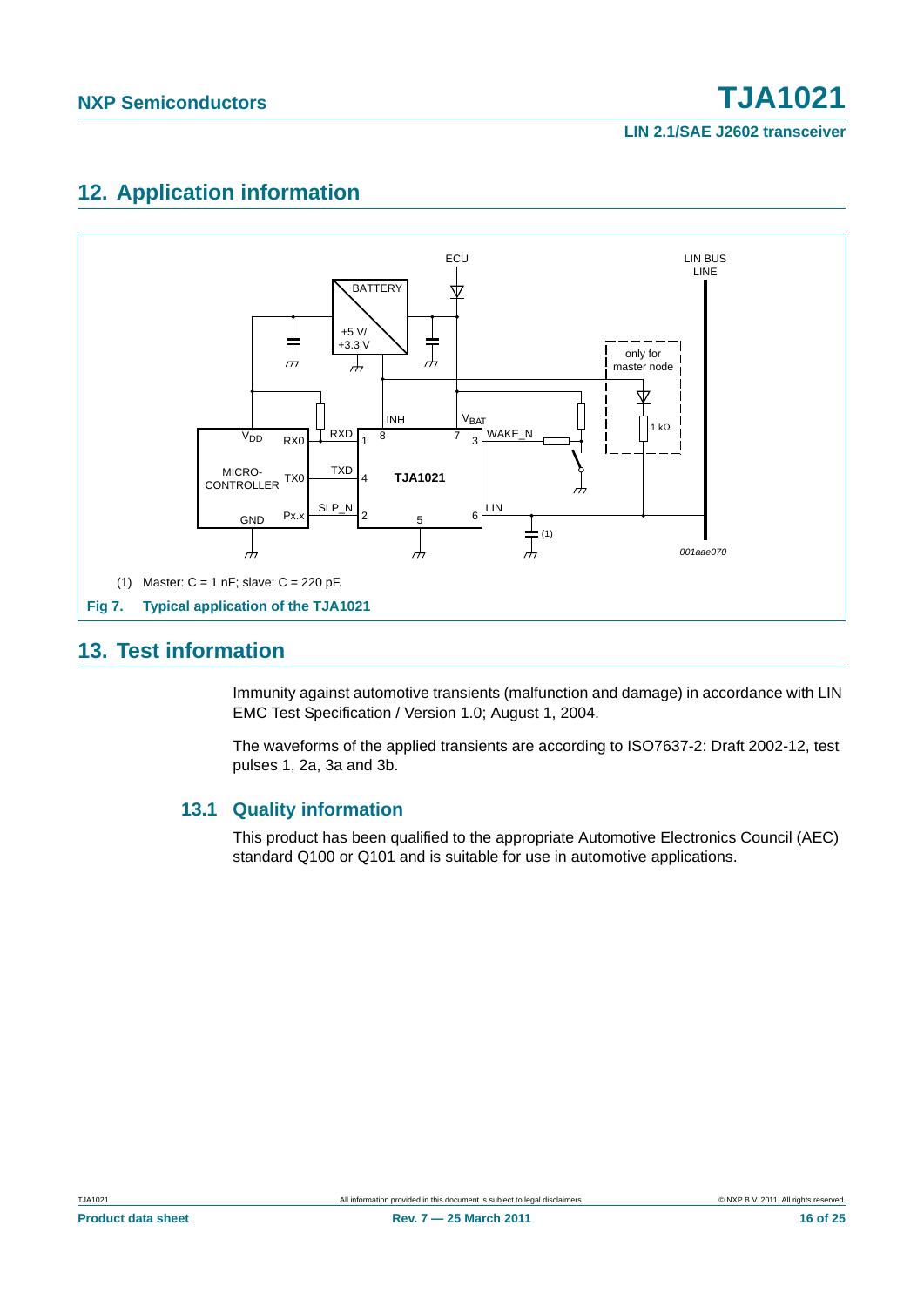**LIN 2.1/SAE J2602 transceiver**

### <span id="page-16-0"></span>**14. Package outline**



#### **Fig 8. Package outline SOT96-1 (SO8)**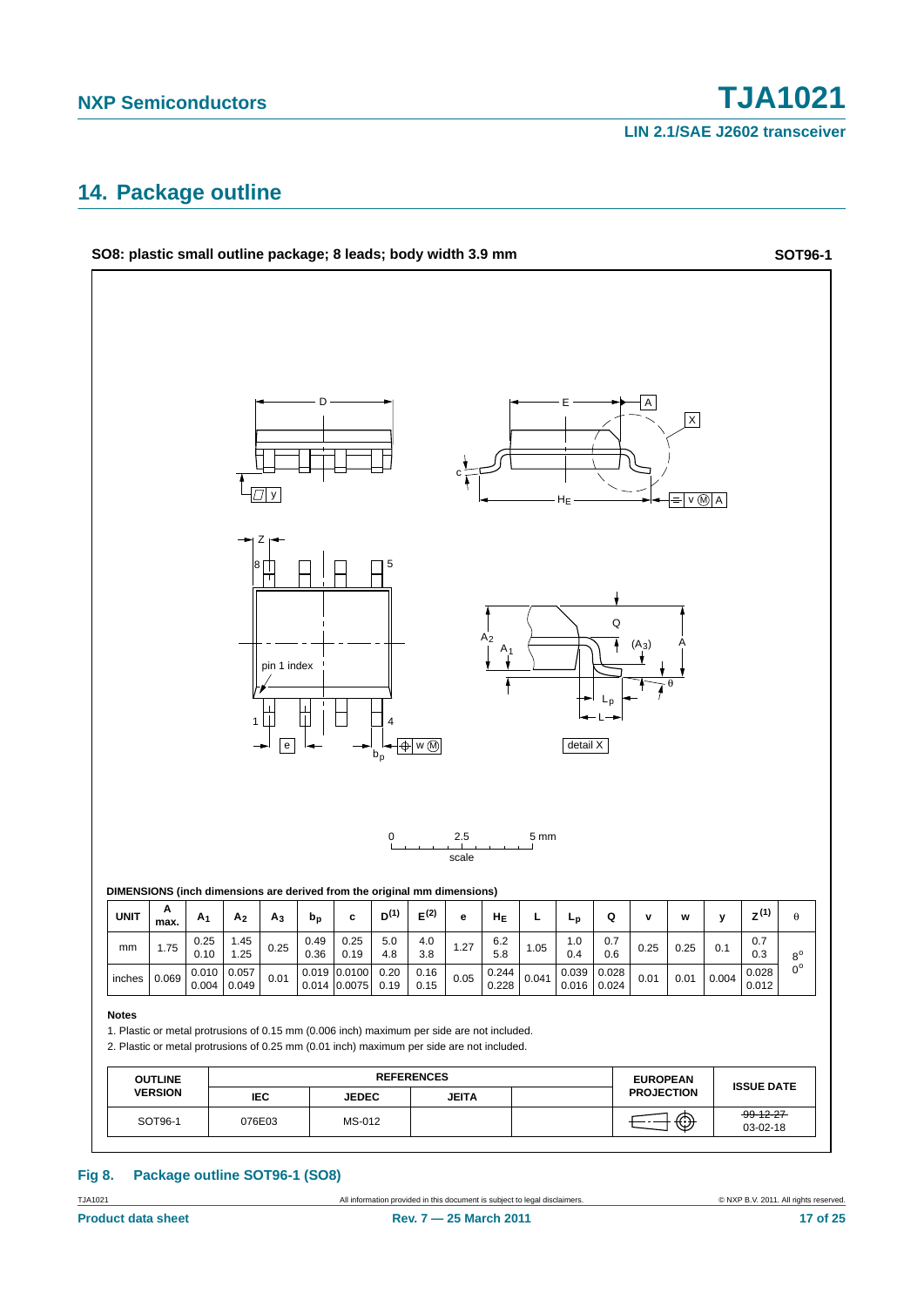

**HVSON8: plastic thermal enhanced very thin small outline package; no leads;**

#### **Fig 9. Package outline SOT782-1 (HVSON8)**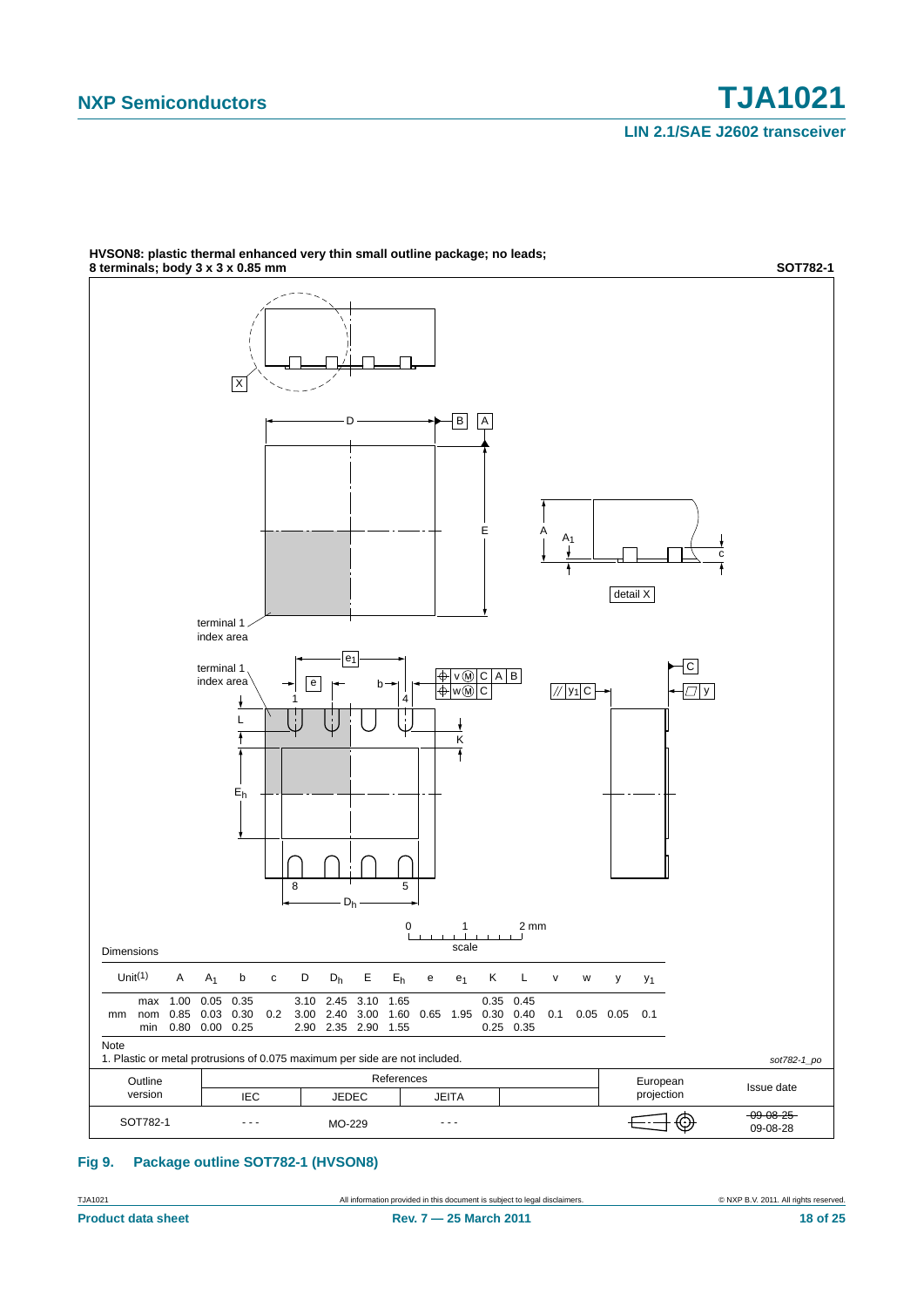### <span id="page-18-1"></span>**15. Handling information**

All input and output pins are protected against ElectroStatic Discharge (ESD) under normal handling. When handling ensure that the appropriate precautions are taken as described in *JESD625-A* or equivalent standards.

### <span id="page-18-0"></span>**16. Soldering of SMD packages**

This text provides a very brief insight into a complex technology. A more in-depth account of soldering ICs can be found in Application Note *AN10365 "Surface mount reflow soldering description"*.

#### <span id="page-18-2"></span>**16.1 Introduction to soldering**

Soldering is one of the most common methods through which packages are attached to Printed Circuit Boards (PCBs), to form electrical circuits. The soldered joint provides both the mechanical and the electrical connection. There is no single soldering method that is ideal for all IC packages. Wave soldering is often preferred when through-hole and Surface Mount Devices (SMDs) are mixed on one printed wiring board; however, it is not suitable for fine pitch SMDs. Reflow soldering is ideal for the small pitches and high densities that come with increased miniaturization.

#### <span id="page-18-3"></span>**16.2 Wave and reflow soldering**

Wave soldering is a joining technology in which the joints are made by solder coming from a standing wave of liquid solder. The wave soldering process is suitable for the following:

- **•** Through-hole components
- **•** Leaded or leadless SMDs, which are glued to the surface of the printed circuit board

Not all SMDs can be wave soldered. Packages with solder balls, and some leadless packages which have solder lands underneath the body, cannot be wave soldered. Also, leaded SMDs with leads having a pitch smaller than ~0.6 mm cannot be wave soldered, due to an increased probability of bridging.

The reflow soldering process involves applying solder paste to a board, followed by component placement and exposure to a temperature profile. Leaded packages, packages with solder balls, and leadless packages are all reflow solderable.

Key characteristics in both wave and reflow soldering are:

- **•** Board specifications, including the board finish, solder masks and vias
- **•** Package footprints, including solder thieves and orientation
- **•** The moisture sensitivity level of the packages
- **•** Package placement
- **•** Inspection and repair
- **•** Lead-free soldering versus SnPb soldering

#### <span id="page-18-4"></span>**16.3 Wave soldering**

Key characteristics in wave soldering are: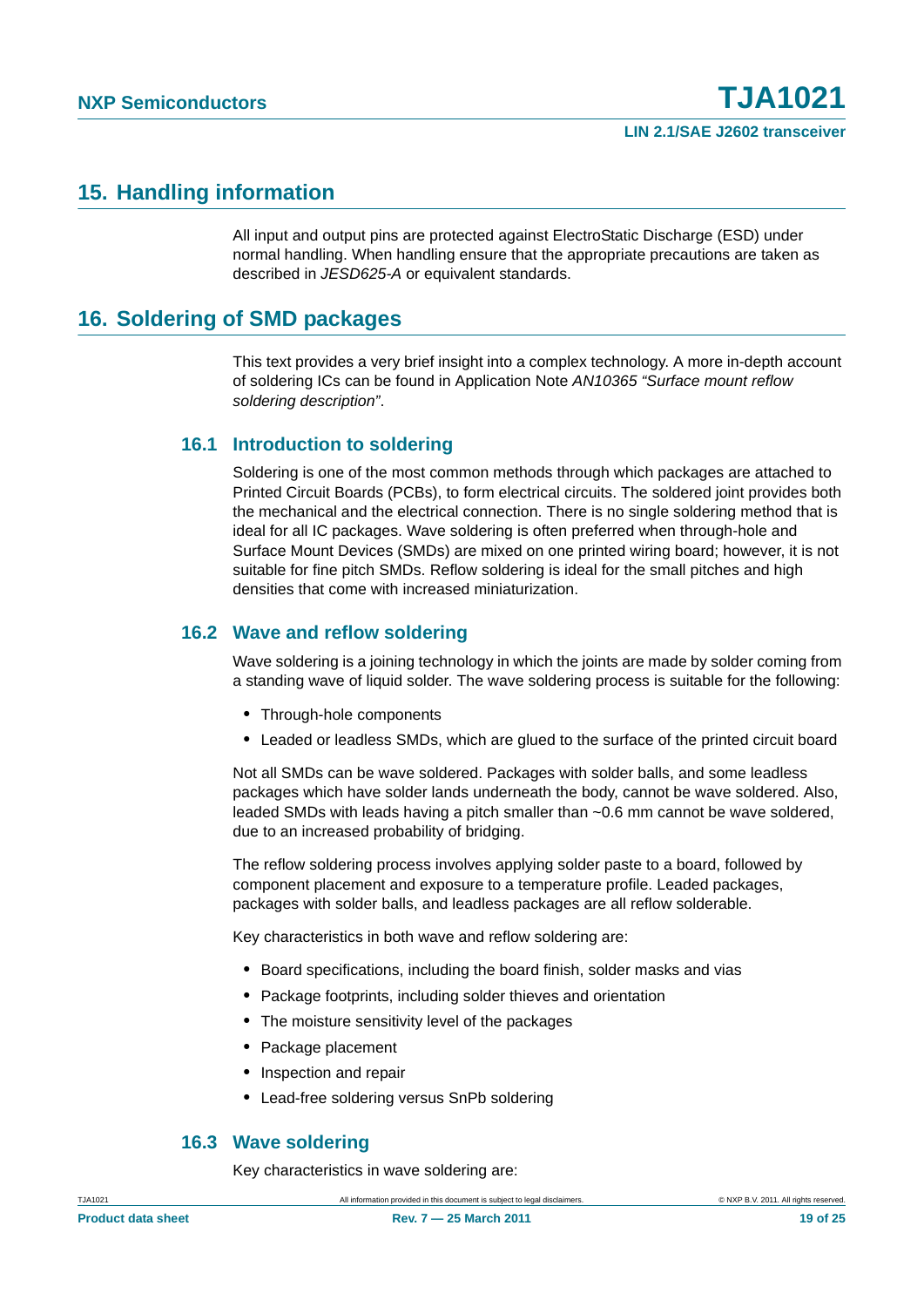- **•** Process issues, such as application of adhesive and flux, clinching of leads, board transport, the solder wave parameters, and the time during which components are exposed to the wave
- **•** Solder bath specifications, including temperature and impurities

#### <span id="page-19-0"></span>**16.4 Reflow soldering**

Key characteristics in reflow soldering are:

- **•** Lead-free versus SnPb soldering; note that a lead-free reflow process usually leads to higher minimum peak temperatures (see Figure 10) than a SnPb process, thus reducing the process window
- **•** Solder paste printing issues including smearing, release, and adjusting the process window for a mix of large and small components on one board
- **•** Reflow temperature profile; this profile includes preheat, reflow (in which the board is heated to the peak temperature) and cooling down. It is imperative that the peak temperature is high enough for the solder to make reliable solder joints (a solder paste characteristic). In addition, the peak temperature must be low enough that the packages and/or boards are not damaged. The peak temperature of the package depends on package thickness and volume and is classified in accordance with Table 9 and 10

#### **Table 9. SnPb eutectic process (from J-STD-020C)**

| Package thickness (mm) | Package reflow temperature $(^\circ \text{C})$ |            |  |  |
|------------------------|------------------------------------------------|------------|--|--|
|                        | Volume (mm <sup>3</sup> )                      |            |  |  |
|                        | $\leq 350$                                     | $\geq 350$ |  |  |
| < 2.5                  | 235                                            | 220        |  |  |
| > 2.5                  | 220                                            | 220        |  |  |

#### **Table 10. Lead-free process (from J-STD-020C)**

| Package thickness (mm) | Package reflow temperature $(^\circ \mathsf{C})$ |             |        |  |
|------------------------|--------------------------------------------------|-------------|--------|--|
|                        | Volume (mm <sup>3</sup> )                        |             |        |  |
|                        | < 350                                            | 350 to 2000 | > 2000 |  |
| < 1.6                  | 260                                              | 260         | 260    |  |
| 1.6 to 2.5             | 260                                              | 250         | 245    |  |
| > 2.5                  | 250                                              | 245         | 245    |  |

Moisture sensitivity precautions, as indicated on the packing, must be respected at all times.

Studies have shown that small packages reach higher temperatures during reflow soldering, see Figure 10.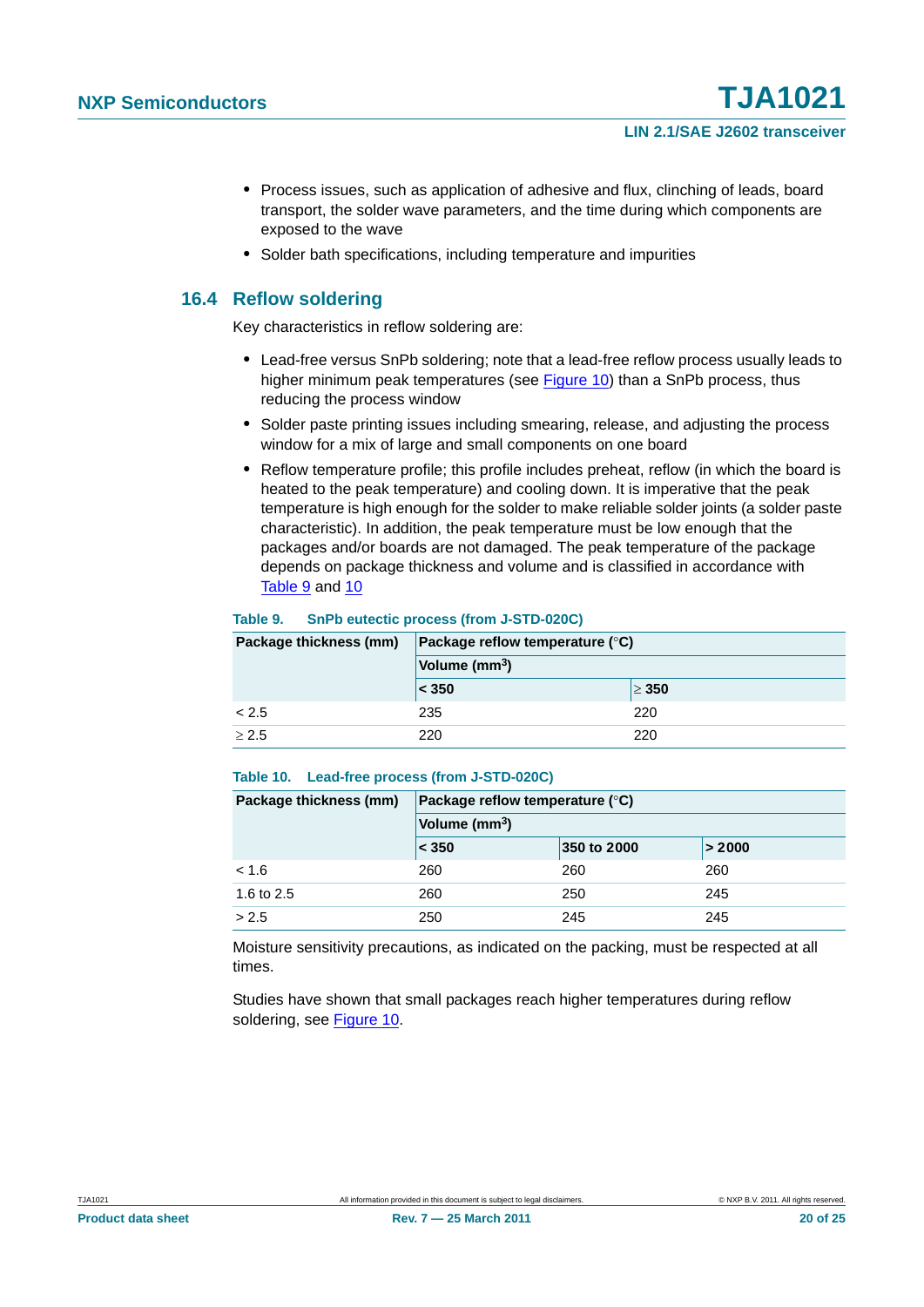**LIN 2.1/SAE J2602 transceiver**



For further information on temperature profiles, refer to Application Note *AN10365 "Surface mount reflow soldering description"*.

### <span id="page-20-0"></span>**17. Soldering of HVSON packages**

[Section 16](#page-18-0) contains a brief introduction to the techniques most commonly used to solder Surface Mounted Devices (SMD). A more detailed discussion on soldering HVSON leadless package ICs can found in the following application notes:

- **•** *AN10365 'Surface mount reflow soldering description"*
- **•** *AN10366 "HVQFN application information"*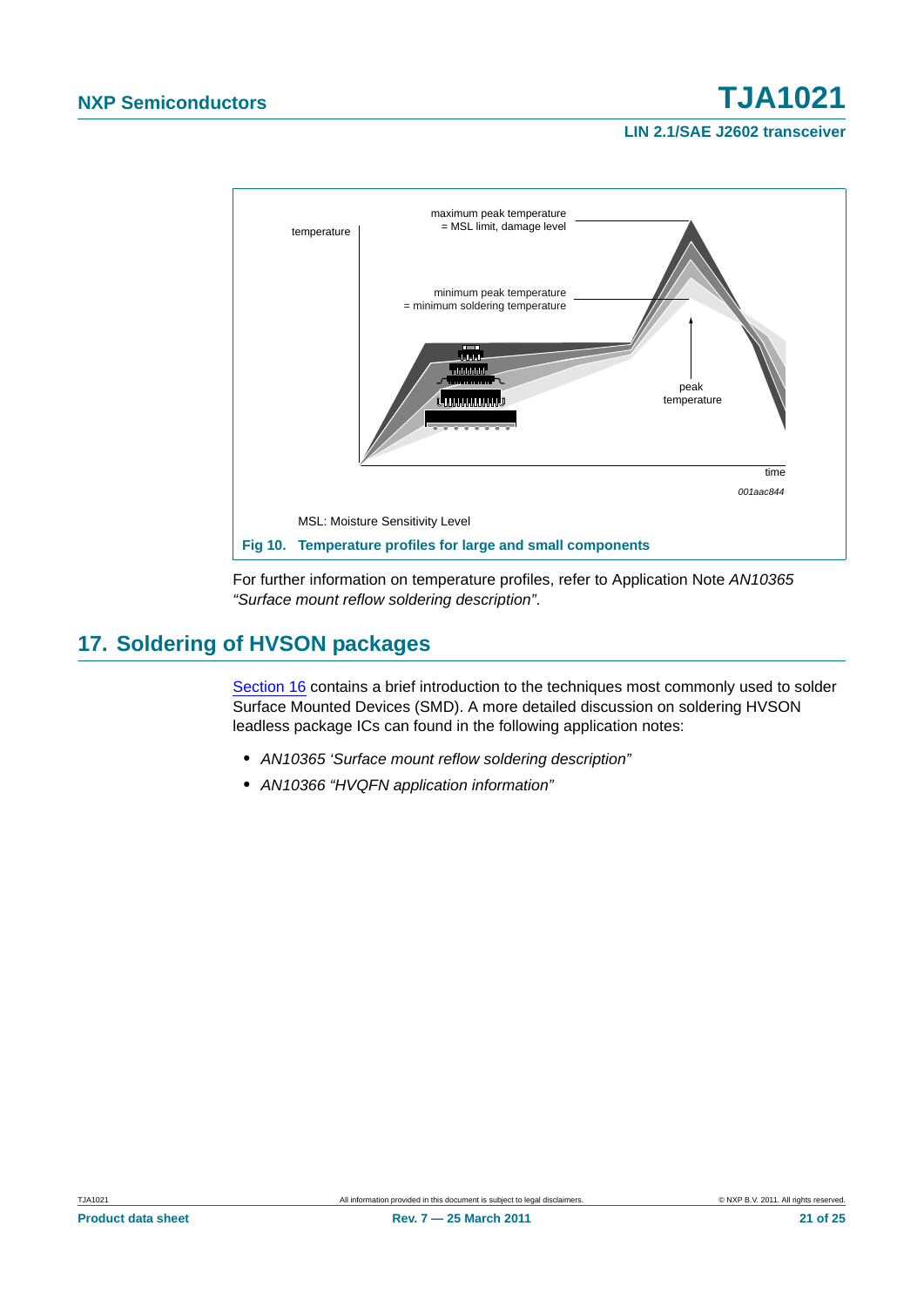### <span id="page-21-0"></span>**18. Revision history**

### **Table 11. Revision history Document ID Release date Data sheet status Change notice Supersedes** TJA1021 v.7 20110325 Product data sheet - TJA1021 v.6 Modifications: **•** [Section 2.1](#page-0-0): features added • [Table 5](#page-9-4): parameter deleted - T<sub>amb</sub>; conditions changed for V<sub>ESD</sub> **•** [Table 7](#page-10-0), [Table 8](#page-12-2): parameter names, descriptions and table notes revised **•** [Figure 6](#page-14-0): revised (parameter names corrected) TJA1021 v.6 20101230 Product data sheet - TJA1021 v.5 TJA1021 v.5 20091022 Product data sheet - TJA1021 v.4 TJA1021 v.4 20090119 Product data sheet - TJA1021 v.3 TJA1021 v.3 20071008 Product data sheet - TJA1021 v.2 TJA1021 v.2 20070903 Preliminary data sheet - TJA1021 v.1 TJA1021 v.1 20061016 Objective data sheet - -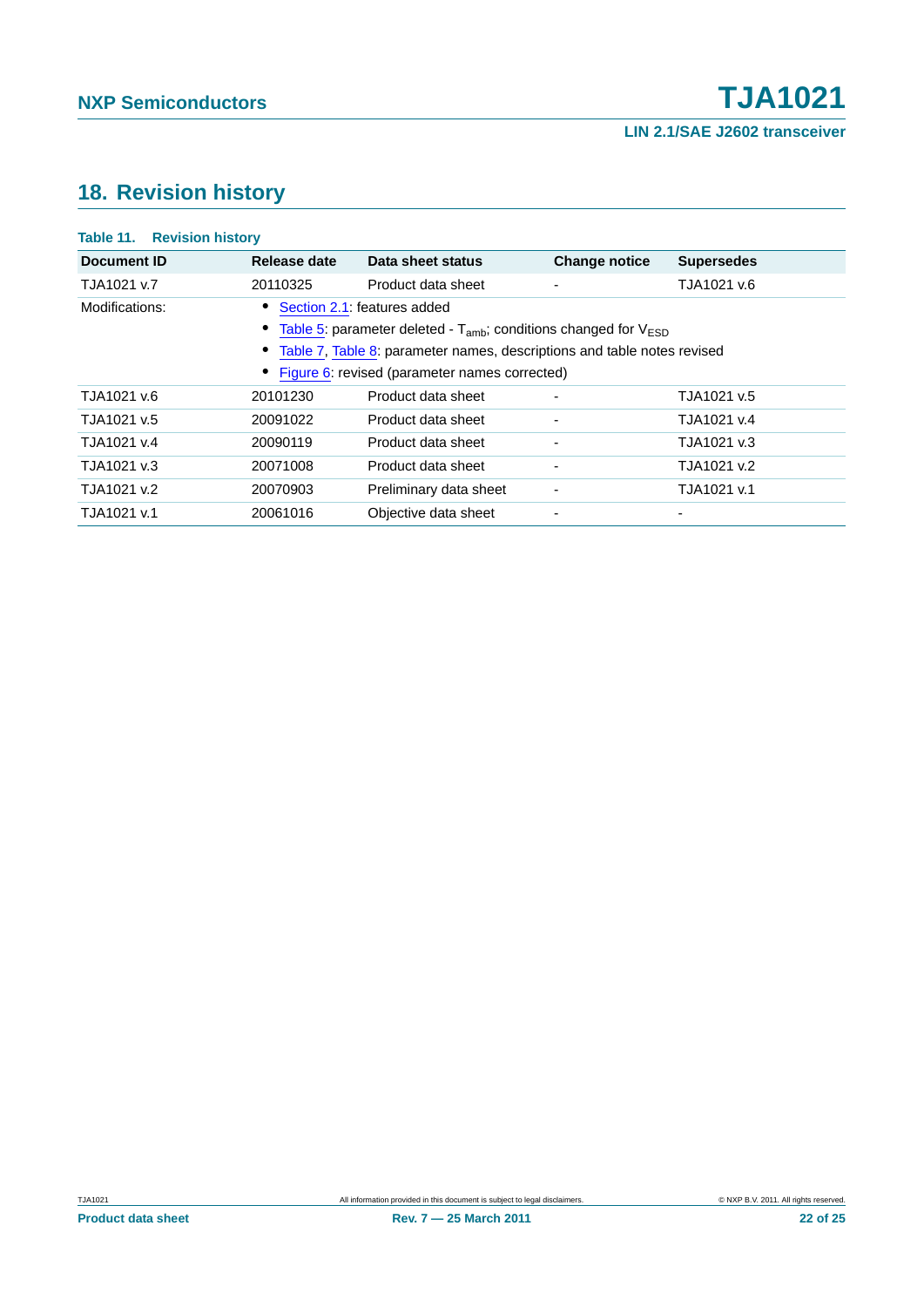### <span id="page-22-0"></span>**19. Legal information**

#### <span id="page-22-1"></span>**19.1 Data sheet status**

| Document status[1][2]          | Product status <sup>[3]</sup> | <b>Definition</b>                                                                     |
|--------------------------------|-------------------------------|---------------------------------------------------------------------------------------|
| Objective [short] data sheet   | Development                   | This document contains data from the objective specification for product development. |
| Preliminary [short] data sheet | Qualification                 | This document contains data from the preliminary specification.                       |
| Product [short] data sheet     | Production                    | This document contains the product specification.                                     |

[1] Please consult the most recently issued document before initiating or completing a design.

[2] The term 'short data sheet' is explained in section "Definitions".

[3] The product status of device(s) described in this document may have changed since this document was published and may differ in case of multiple devices. The latest product status<br>information is available on the Intern

#### <span id="page-22-2"></span>**19.2 Definitions**

**Draft —** The document is a draft version only. The content is still under internal review and subject to formal approval, which may result in modifications or additions. NXP Semiconductors does not give any representations or warranties as to the accuracy or completeness of information included herein and shall have no liability for the consequences of use of such information.

**Short data sheet —** A short data sheet is an extract from a full data sheet with the same product type number(s) and title. A short data sheet is intended for quick reference only and should not be relied upon to contain detailed and full information. For detailed and full information see the relevant full data sheet, which is available on request via the local NXP Semiconductors sales office. In case of any inconsistency or conflict with the short data sheet, the full data sheet shall prevail.

**Product specification —** The information and data provided in a Product data sheet shall define the specification of the product as agreed between NXP Semiconductors and its customer, unless NXP Semiconductors and customer have explicitly agreed otherwise in writing. In no event however, shall an agreement be valid in which the NXP Semiconductors product is deemed to offer functions and qualities beyond those described in the Product data sheet.

#### <span id="page-22-3"></span>**19.3 Disclaimers**

**Limited warranty and liability —** Information in this document is believed to be accurate and reliable. However, NXP Semiconductors does not give any representations or warranties, expressed or implied, as to the accuracy or completeness of such information and shall have no liability for the consequences of use of such information.

In no event shall NXP Semiconductors be liable for any indirect, incidental, punitive, special or consequential damages (including - without limitation - lost profits, lost savings, business interruption, costs related to the removal or replacement of any products or rework charges) whether or not such damages are based on tort (including negligence), warranty, breach of contract or any other legal theory.

Notwithstanding any damages that customer might incur for any reason whatsoever, NXP Semiconductors' aggregate and cumulative liability towards customer for the products described herein shall be limited in accordance with the *Terms and conditions of commercial sale* of NXP Semiconductors.

**Right to make changes —** NXP Semiconductors reserves the right to make changes to information published in this document, including without limitation specifications and product descriptions, at any time and without notice. This document supersedes and replaces all information supplied prior to the publication hereof.

**Suitability for use in automotive applications —** This NXP Semiconductors product has been qualified for use in automotive applications. The product is not designed, authorized or warranted to be suitable for use in medical, military, aircraft, space or life support equipment nor in applications where failure or malfunction of an NXP Semiconductors product can reasonably be expected to result in personal injury, death or severe property or environmental damage. NXP Semiconductors accepts no liability for inclusion and/or use of NXP Semiconductors products in such equipment or applications and therefore such inclusion and/or use is at the customer's own risk.

**Applications —** Applications that are described herein for any of these products are for illustrative purposes only. NXP Semiconductors makes no representation or warranty that such applications will be suitable for the specified use without further testing or modification.

Customers are responsible for the design and operation of their applications and products using NXP Semiconductors products, and NXP Semiconductors accepts no liability for any assistance with applications or customer product design. It is customer's sole responsibility to determine whether the NXP Semiconductors product is suitable and fit for the customer's applications and products planned, as well as for the planned application and use of customer's third party customer(s). Customers should provide appropriate design and operating safeguards to minimize the risks associated with their applications and products.

NXP Semiconductors does not accept any liability related to any default, damage, costs or problem which is based on any weakness or default in the customer's applications or products, or the application or use by customer's third party customer(s). Customer is responsible for doing all necessary testing for the customer's applications and products using NXP Semiconductors products in order to avoid a default of the applications and the products or of the application or use by customer's third party customer(s). NXP does not accept any liability in this respect.

**Limiting values —** Stress above one or more limiting values (as defined in the Absolute Maximum Ratings System of IEC 60134) will cause permanent damage to the device. Limiting values are stress ratings only and (proper) operation of the device at these or any other conditions above those given in the Recommended operating conditions section (if present) or the Characteristics sections of this document is not warranted. Constant or repeated exposure to limiting values will permanently and irreversibly affect the quality and reliability of the device.

**Terms and conditions of commercial sale —** NXP Semiconductors products are sold subject to the general terms and conditions of commercial sale, as published at<http://www.nxp.com/profile/terms>, unless otherwise agreed in a valid written individual agreement. In case an individual agreement is concluded only the terms and conditions of the respective agreement shall apply. NXP Semiconductors hereby expressly objects to applying the customer's general terms and conditions with regard to the purchase of NXP Semiconductors products by customer.

**No offer to sell or license —** Nothing in this document may be interpreted or construed as an offer to sell products that is open for acceptance or the grant, conveyance or implication of any license under any copyrights, patents or other industrial or intellectual property rights.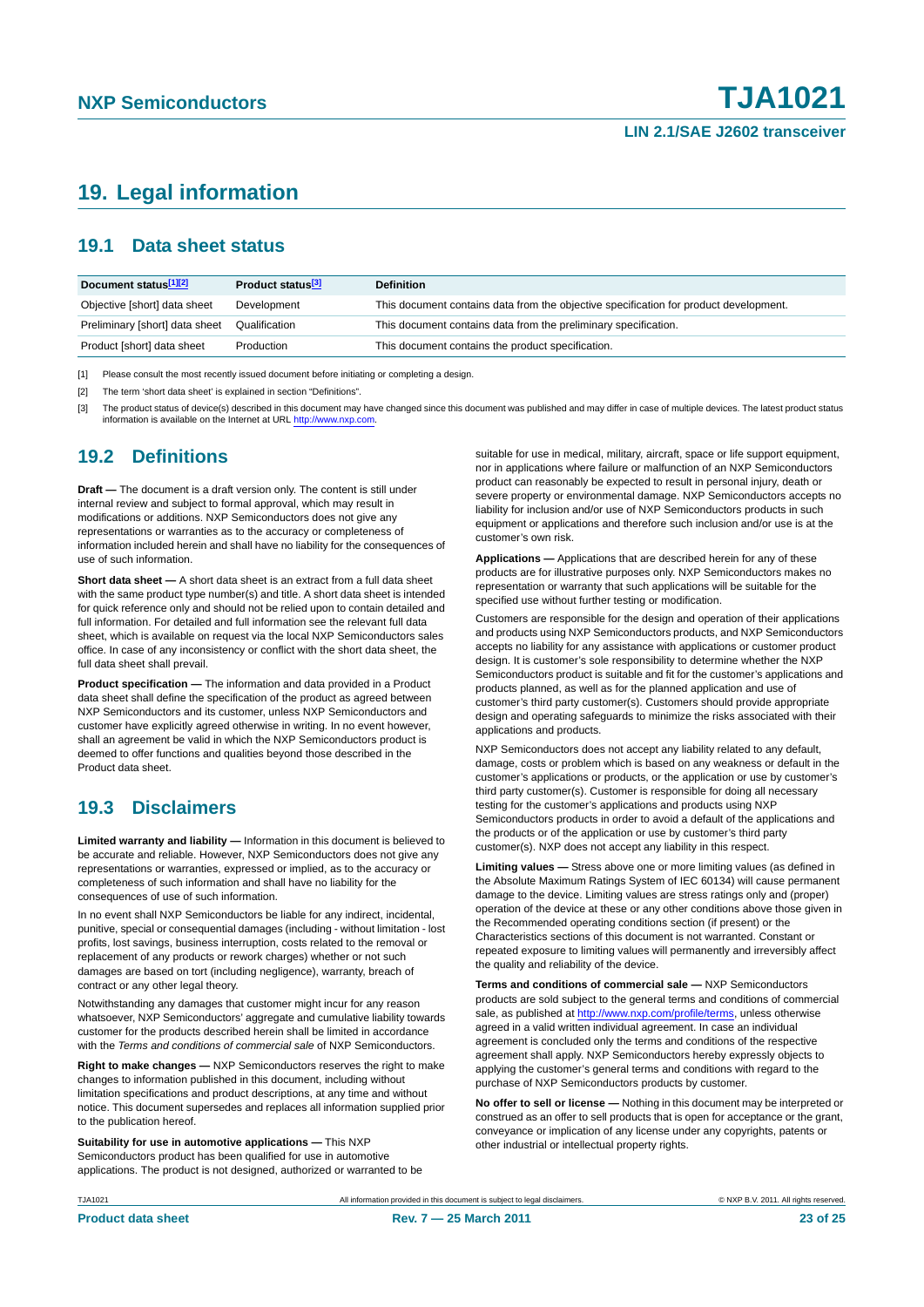#### **LIN 2.1/SAE J2602 transceiver**

**Export control —** This document as well as the item(s) described herein may be subject to export control regulations. Export might require a prior authorization from national authorities.

**Quick reference data —** The Quick reference data is an extract of the product data given in the Limiting values and Characteristics sections of this document, and as such is not complete, exhaustive or legally binding.

### <span id="page-23-1"></span>**20. Contact information**

For more information, please visit: **http://www.nxp.com**

For sales office addresses, please send an email to: **salesaddresses@nxp.com**

#### <span id="page-23-0"></span>**19.4 Trademarks**

Notice: All referenced brands, product names, service names and trademarks are the property of their respective owners.